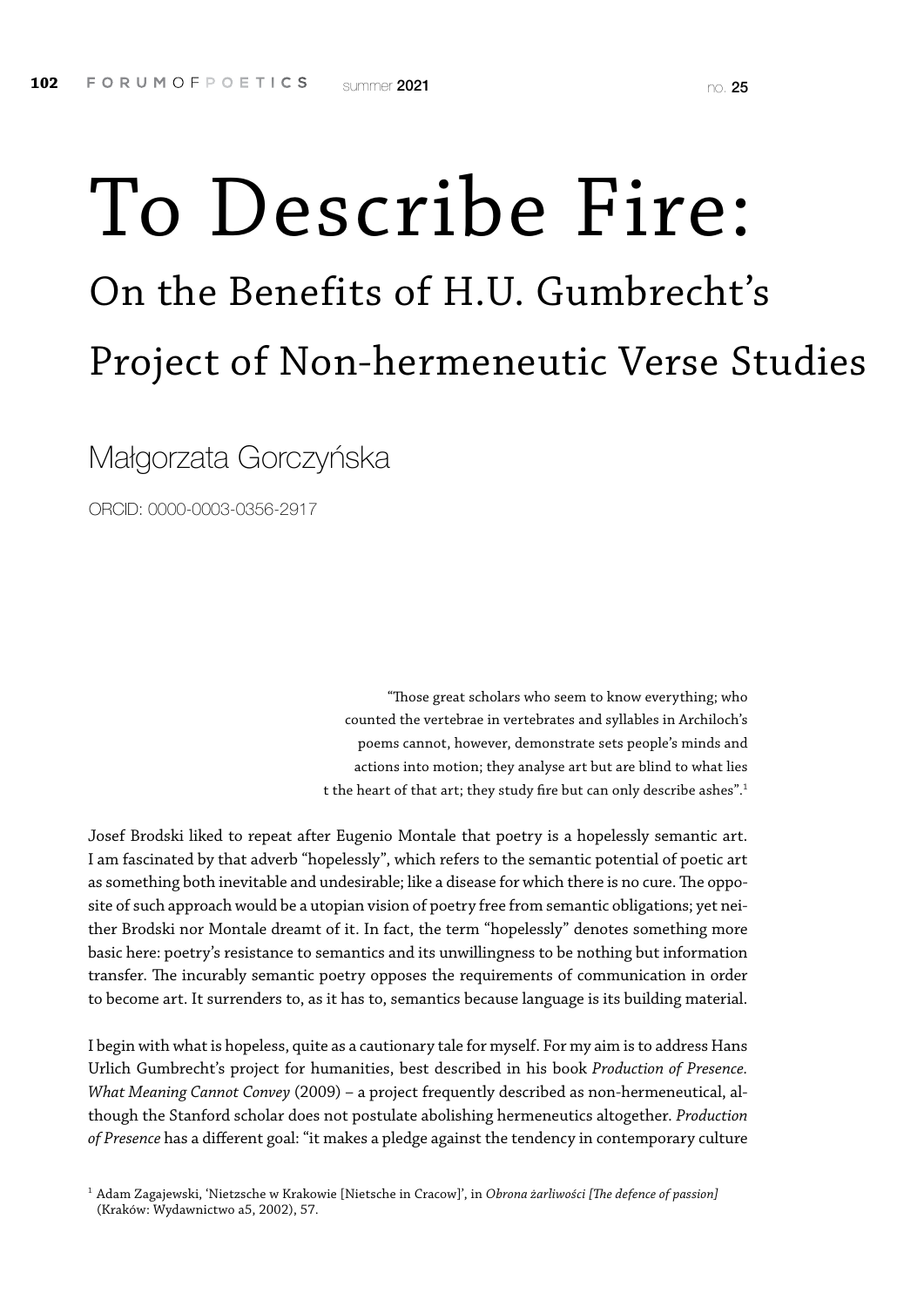to abandon and even forget the possibility of a presence-based relationship to the world" and "challenge[s] a broadly institutionalised tradition according to which interpretation (…) is the core practice (…) of the humanities"2 . In the end, however, it "argues for (…) a relation to the things of the world that could oscillate between presence effects and meaning effects"<sup>3</sup>. Reducing Gumbrecht's approach to my main subject of interest, i.e., issues of versology, I also make a pledge that it is not my intention to discredit the hermeneutic direction of studies in poetry, because I consider such direction to be inevitable. Rather, I would like to propose broadening these studies to include the issue of presence (and to presence itself). I am thus reminded of the semantic hopelessness of poetry so as not to lose sight of the hermeneutic horizon, even though my primary aim is (metaphorically speaking, although not quite) indefinitely closer.

Gumbrecht, who was direct about "meaning effects'" primacy in the reading of a literary text (which is different to listening to music, dominated by presence), would undoubtedly agree with Montale's and Brodski's diagnosis. He would add, however (as poets know all too well) that the incurable semantic disease does not deprive poetry of hope because "literary texts also have their ways of including the dimension of presence"4 . There is nonhermeneutic, presence-oriented potential in material, sensually accessible aspects of poetic structure which are embodied by versification (the latter engaging both sound effects, and typography). That potential can also be found in accidental properties of the medium, through which poetry can reach us. This can be a rough page of a book, smelling of dust, a computer screen, giving off cold light, a pleasant sound of a poetess' voice, recorded on a CD, or even a barely audible inner murmurando, replaying a half-forgotten stanza. Importantly, "presence effects" are not complementary to "meaning effects", although they are not mutually exclusive. "[…] presence and meaning always come together and there is always tension between them"5 .

What is presence? As an ingredient of an aesthetic experience, it depends on an "intrinsic feeling of intensity", $^6$  related to a sensual perception of the object (e.g., a poem). This intensity is predominantly quantitative and unrelated to any specific aesthetic quality. Presence is not experienced continually, as a long-term and stable phenomenon, but as "moments of intensity", essentially different from the events of the everyday world, which makes them so fascinating. Moments like these occur in isolation, in an "island"-type situational framing, as Gumbrecht calls it following Bakhtin. This happens in one of two possible ways: either in the "modality of being captured in »imposed relevance«"7 (Alfred Schuetz's and Thomas Luckman's *auferlegte Relevanz*) or in the mode of "composure" (Heidegger's *Gelassenheit*, i.e., "the ability to leave things as they are"8 ), in which the recipient's openness and focus make it possible to lose themselves in the subject of an aesthetic experience. Presence is not experi-

<sup>2</sup> Hans Urlich Gumbrecht, *Production of Presence. What Meaning Cannot Convey* (Stanford: Stanford University Press, 2004), 24 (Page numbers provided in the following footnotes refer to the Polish translation by K. Hoffmann, W. Szwebs, Poznań 2016, quoted in the original, i.e., Polish, version of this article).

<sup>&</sup>lt;sup>3</sup> Gumbrecht, 25.

<sup>4</sup> Gumbrecht, 124.

<sup>&</sup>lt;sup>5</sup> Gumbrecht, 120.

<sup>6</sup> Gumbrecht, 112.

<sup>7</sup> Gumbrecht, 118.

<sup>8</sup> Gumbrecht, 90.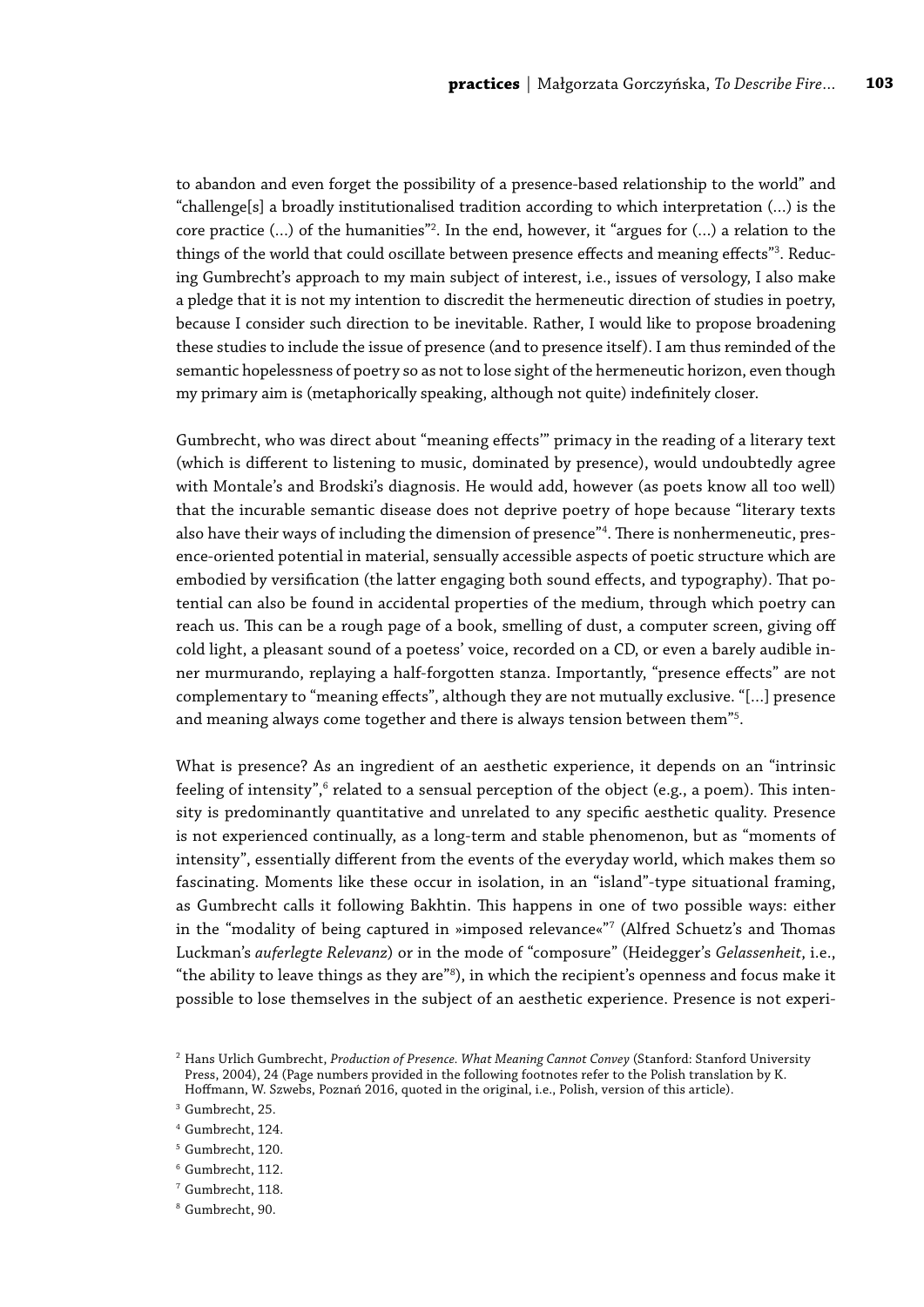enced directly but only as ephemeral "presence effects", forever "marked by absence" and "surrounded by, wrapped into and perhaps even mediated by clouds and cushions of meaning"9 . These elusive "presence effects", which remain in constant tension with or oscillate between "the effects of meaning", manifest themselves not unlike epiphanies: they seem to come from nowhere (from beyond culture, beyond the world<sup>10</sup>), occupy a place in space (or at least they pretend to do so), and operate as unpredictable and momentary events<sup>11</sup>.

*Production of presence* devotes much space to the existential aspect of the aesthetic experience – to how the "moments of intensity" influence our life. "It is surely possible to develop an addiction to a certain type of text (not only for its semantic layers) and suffer from it"12, the author remarks jokingly, admitting to his prolonged fascination with Federic Garcia Lorca's *Poeta en Nueva York* cycle or Gottfried Benn's *Astern.* The risk of addiction, losing oneself, loss of control has its source in violence, which is inseparable from the aesthetic experience and understood (unlike in Foucault) not as the tool of power but as occupying space by a substance and exerting physical pressure, blocking a body13. One of the more intimate moments of *Production of presence* is the one when Gumbrecht is trying to convey the sensual dimension of his aesthetic experiences, e.g., his listening to *Don Giovanni*: "[…] the almost excessive, exuberant sweetness that sometimes overwhelms me when a Mozart aria grows into polyphonic complexity and when I indeed believe that I can hear the tones of the oboe on my skin"14. Such intense, somatic experiences are also familiar to readers of poetry, and, while they are occasionally addressed by literary scholars, they tend to remain marginal to their interests. In the meaning-oriented world of academic study, they are not typically deemed worthy of systematic research.

Ultimately, the existential dimension of an aesthetic experience proves to be a spiritual dimension; of course, neither in the sense of a commonly understood religiously mystic experiences (even though *Production of Presence* also touches upon the theological perspective) nor in the moral sense. Gumbrecht clearly separates aesthetics from ethics and reiterates that there is "nothing edifying (…) nothing we could really learn" from such "moments of intensity"15. He also emphasises that these moments can "prevent us from completely losing a feeling or a remembrance of the physical dimension in our lives". It is worth recalling Viktor Shklovsky's similar intuition, who quotes Tolstoy's diary entry from February 28th, 1897, in his *«Искусство как приём»* [*Art as a device*] ("I was dusting the room and walking around I approached the couch but could not remember if I had already dusted it. […] Soi f I had dusted

<sup>9</sup> Gumbrecht, 121.

11Gumbrecht, 126–27.

12Gumbrecht, 130.

 $13$ Gumbrecht, 113 An intriguingly similar understanding of violence can be found in Susan Sontag's considerations on photography. In an extensive interview she gave in the late 1970s she expressed her opposition to an exclusively pejorative understanding of aggression, explaining that "You're involved in aggressions on all levels when you move around the world, you're occupying a space (…) So I think there are particular forms of heightenings of a certain kind of characteristically modern forms of aggressiveness that are represented in the use of camera" (*Thinking is a form of feeling. Susan Sontag in conversation with Jonathan Cott*). I remark on this similarity as one of a deeper, in my opinion, intellectual affinity between Gumbrecht and the author of *Against interpretation*.

<sup>14</sup>Gumbrecht, 113.

<sup>15</sup>Gumbrecht, 114.

 $10$ Gumbrecht, 89 and 91 (on Heidegger's "the nothing" as a dimension in which "all cultural distinctions are absent").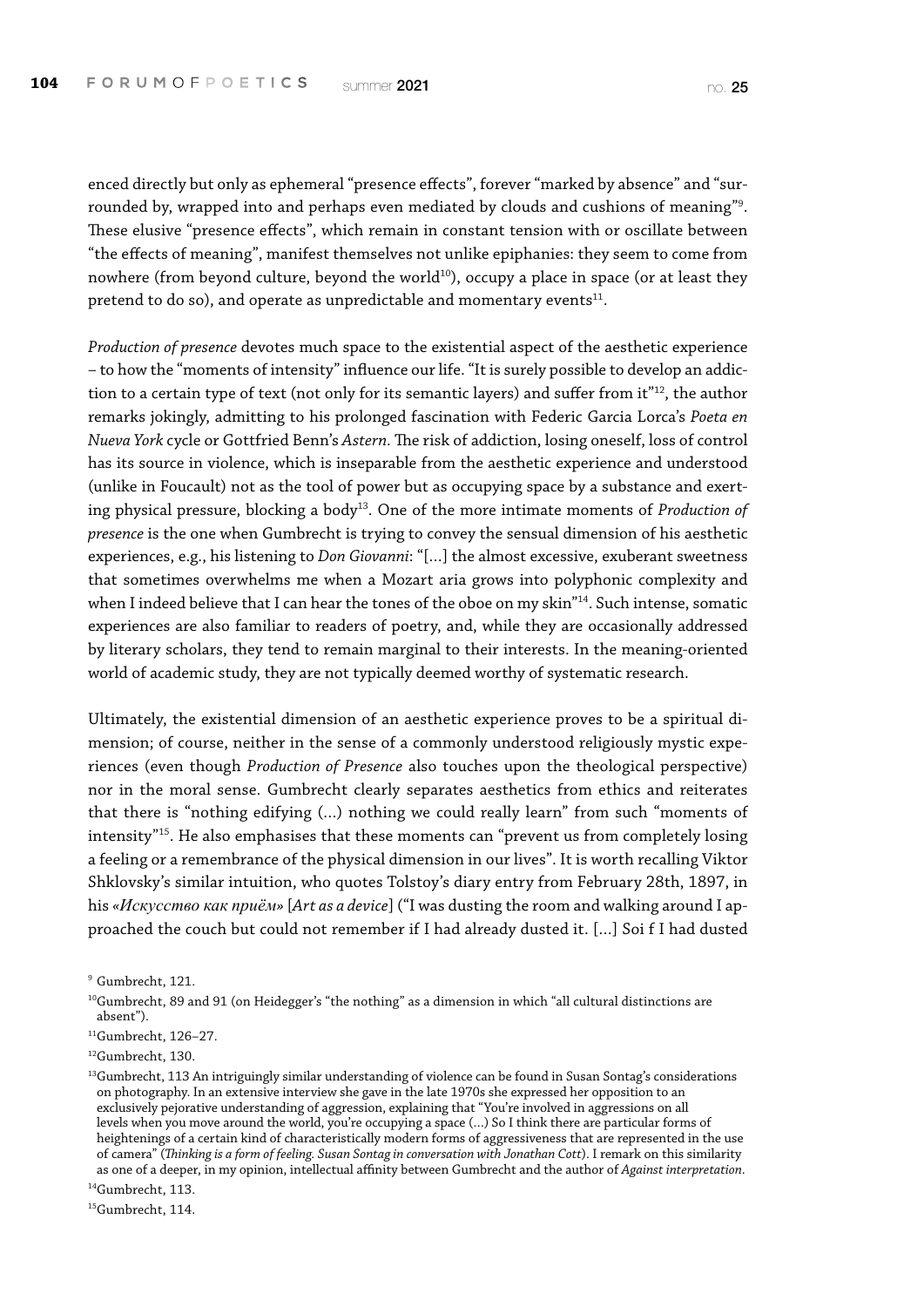it and forgot, that means I was operating unconsciously, as if that had never happened"). He added that "This is how life vanishes, becoming nothingness. Automation eats things, clothes, furniture, wife and fear of war". He goes on to say:

[Art] exists [so] that one may recover the sensation of life; it exists to make one feel things, to make the stone *stony*. The purpose of art is to impart the sensation of things as they are perceived and not as they are known. The technique of art is to make an object "unfamiliar," to make forms difficult, to increase the difficulty and length of perception because the process of perception is an aesthetic end in itself and must be prolonged. *Art is a way of experiencing the artfulness of an object; the object is not important*16.

The expressions "recover the sensation of life", "to make one feel things", to make stone stony" or "to impart a sensation of things as they are perceived and not as they are known" seem close to Gumbrecht's vision. This is visible, for instance, when he writes that "we sometimes seem to connect with a layer of our existence that simply wants the things of the world close to our skin"<sup>17</sup>, or that "experiencing the things of the world in their pre-conceptual thingness will reactivate a feeling for the bodily and for the spatial dimension of our existence"<sup>18</sup>, Or, when he describes the aesthetic disposition and the existential state of *Gelassenheit* as "being in touch with the things of the world"19.

It is not a coincidence that I emphasise similarities with Russian formalism, without insisting on any affiliations between the two. The author of *Production of Presence* does not feel affiliated with the formal-structural tradition; rather, he recalls other sources of theoretical inspiration. I would like to point out, however, that it is in that segment of traditional literary studies one can find support for a versology which opens itself to presence. This enterprise seems particularly worthwhile, as it was the structural-formal paradigm that became the foundation for modern versology, and it was within that paradigm that important and still relevant publications on the theory and history of the poem were created. It is worth considering then how to merge this body of work with contemporary humanities. For obvious reasons in what follows I will focus on the Polish line of this tradition, which does not mean I believe it is exceptional. The example of Shklovsky can be taken to be a *pars pro toto* for a more general diagnosis. I have no doubt that similar affinities are traceable not only beyond formal-structural literary studies, but also beyond literary studies in general, especially in aesthetics (apart from Susan Sontag, the author of *On Photography*, recalled in the footnote, I would also mention, e.g., Arnold Berleant's works). *Production of Presence* devotes an entire chapter to this issue. Out of a number of names the author lists I would like to, somewhat paradoxically, recall one – that of Hans-Georg Gadamer, who in 2000 uttered the following words, regarding the reading of poetry:

<sup>16</sup>Viktor Shklovsky, 'Sztuka jako chwyt [Art as a device]', in *Teorie literatury XX wieku. Antologia [Theories of 20th c. literature. An anthology]*, ed. Anna Burzyńska and Michał Paweł Markowski, trans. Ryszard Łużny (Kraków: Wydawnictwo Znak, 2006), 100.

<sup>17</sup>Gumbrecht, *Production of Presence. What Meaning Cannot Convey*, 121.

<sup>18</sup>Gumbrecht, 130.

<sup>19</sup>Gumbrecht, 132.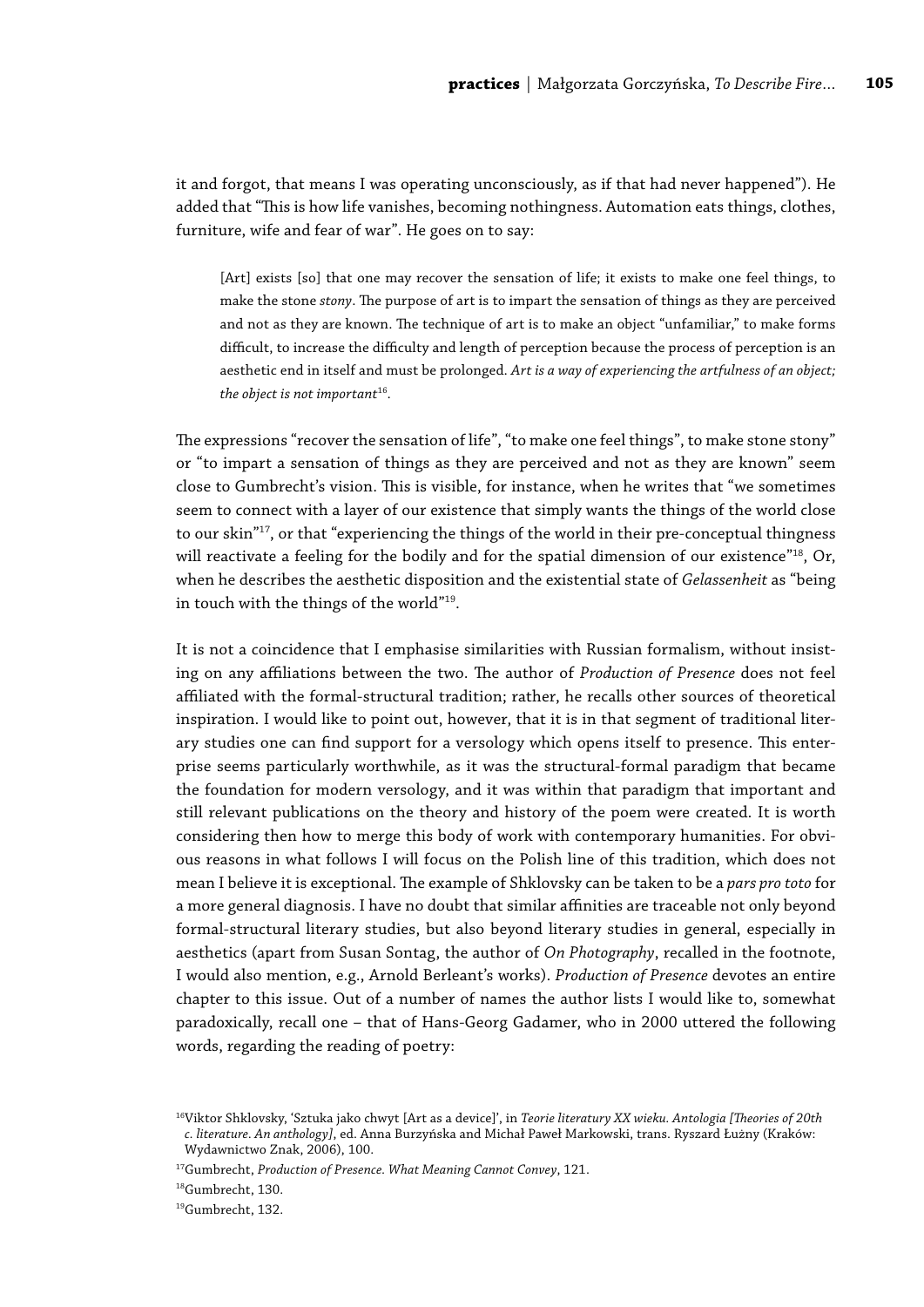But can we really assume that reading such texts is a reading exclusively concentrated on meaning? Do we not sing these texts? [*Ist es nicht ein Singen*]? Should the process in which a poem speaks only be carried by a meaning intention? Is there not, at the same time, a truth that lies in its performance? (*eine Vollzugswarheit*) This, I think, is the task with which the poem confronts us<sup>20</sup>.

The final words about the truth found in performance refer to the concept of "loudness" (*Volumen*), which describes a different dimension of a poem than its semantics; one which remains with the poem in relation to simultaneity. As one can see, intuitions very close to Gumbrecht's nonhermeneutic idea may appear even in *sensu stricte* hermeneutics. They are therefore even more to be expected in studies devoted to the structure of the linguistic matter of a poetic text. I cannot fail to mention Gumbrecht's disregard for the works of versologists. This critical *passus* can be found in his *Production of Presence*:

Poetry is perhaps the most powerful example of the simultaneity of presence effects and meanings effects – for even the most overpowering institutional dominance of the hermeneutic dimension could never fully repress the presence effects characteristic of rhyme, alliteration, of verse and stanza. It is telling, however, that literary criticism has never been able to react to the emphasis that poetry gives to such formal aspects – except for the establishment of long, boring and intellectually pointless "repertoires" that list, in chronological order, the different poetic forms within different national literatures, and except for the so-called "theory of over-determination", which claims against all immediate evidence that poetic forms will always double and reinforce already existing meaning structures<sup>21</sup>.

"Long, boring and intellectually pointless" – these are the words Gumbrecht uses to describe the most important works on the poetics of verse forms. Of course, the author of *Production of presence* is not the only one expressing such views. Similar distaste for versologists' meticulousness can be heard from different angles; it is clearly expressed in the words I have chosen to be the motto of these considerations, i.e., in the remark about scholars who "counted the vertebrae in vertebrates and syllables in Archiloch's poems" and "study fire but can only describe ashes". In this criticism of "those great scholars" Adam Zagajewski was paraphrasing Friedrich Nietzsche, so his charges have a double source: philosophical and poetic. They combine the perspectives of metareflection with that of an artist-practitioner and perhaps this makes them so convincing. Critical voices can be heard from within versology itself too: in his *Projekt krytyki somatycznej* [*Somatic criticism project*] (2014) Adam Dziadek approvingly quotes Henry Meschonnic's harsh judgement, expressed in *Critique du rhytme* (1982): "*la métrique est la théorie du rhytme des imbéciles*"22.

Gumbrecht, similarly to other critics of versification, points to the futility of a science which cannot show the poem in action but only focuses on its fossilised forms, replacing fire with ashes. The metaphor of fire seems adequate for "moments of intensity" with their ephemeral flickering and unpredictable violence, typical of epiphany (in *Production of Presence* the

20H.-G. Gadamer, *Hermeneutik, Ästetik, Praktische Philosophie*, as quoted in Gumbrecht, 84. 21Gumbrecht, 43.

<sup>22</sup>As quoted in: Adam Dziadek, *Projekt krytyki somatycznej [The Somatic Criticism Project]* (Warszawa: Instytut Badań Literackich PAN, 2014), 25.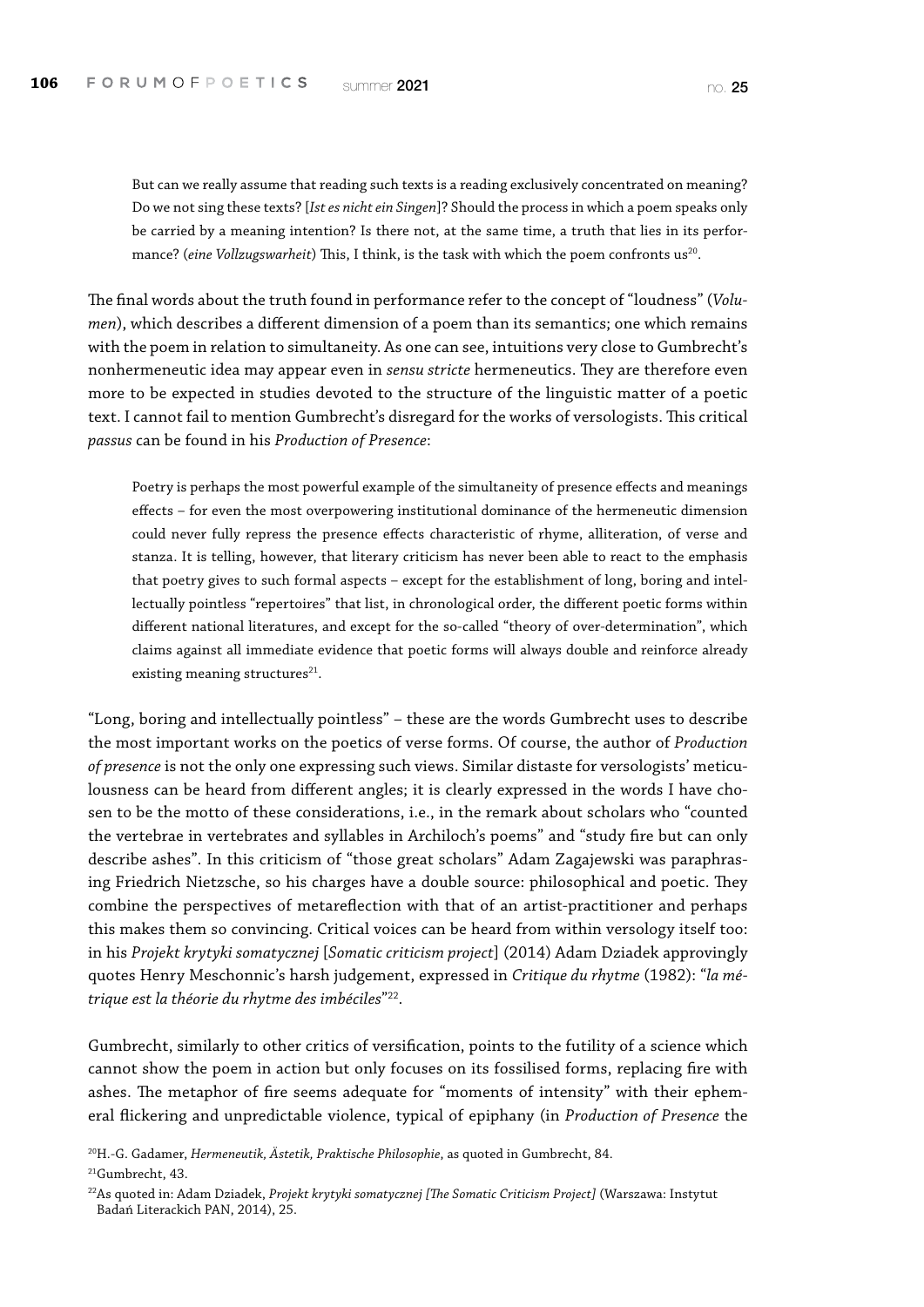concept of "capturing in imposed relevance" is illustrated by the images of lightning and the glaring sunlight). Gumbrecht is interested in the role that poetic substance plays in those epiphanies. Meanwhile, "repertoires" of syllabic formats or metrical feet are usually indifferent to the aesthetic (let alone epiphanic!) potential of the poem. In Poland these effects of long-term studies by generations of highly competent researchers are represented in the multi-volume series *Poetyka. Zarys encyklopedyczny* (*Poetics. An encyclopedic sketch).* Browsing through quotations which illustrate individual entries, one cannot fail to notice the editors' indifference to the aesthetics of a poem: many of these quotations originate from second- or even third-rate poetry. But even if such publications deal with outstanding poetic work, they tend to focus on verse form, leaving aside the issue of aesthetic impact. It is difficult to expect such studies to account for the readers' "moments of intensity".

This goal is also hard to achieve when studies in versology are specifically oriented towards semantics, i.e., when their aim is no longer just a description of versification systems, or poem forms or individual poems-works (or their groups within individual historical poetics), but also an outline of the semantic potential of versification. Such studies, currently mainstream in versology, have had a long tradition in Poland. Semantics of poems constituted a cognitive framework for scholars from Lucylla Pszczołowska's circle<sup>23</sup>, but it needs to be emphasised that the leader of Slavic Comparative Metrics was very careful in matters of the meaning of semantics. In her programmatic *Semantyka form wierszowych* [Semantics of verse forms] (1981) she was meticulous about separating strictly versological, i.e., systemic issues from analyses of "specific possibilities of expression, enabled by the verse form of the utterance". She adds that, while "such interpretations are obviously necessary," at times they lead to "exaggerating the role of verse structure – especially when it comes to the semantics of the text"<sup>24</sup>. She identified such "hypersemantisation" or even "semantic pathos"25 in the works of Ivan Fónagy and Juri Lotman. The scholar also emphasised that "unlike words or phrases, system of versification or the size or type of stanzas or rhymes do not have semantics which could emerge as a basic concept in a semantic dictionary"<sup>26</sup>, By "semantics of verse poem" one should thus understand a group of associations or connotations ascribed to verse forms. Moreover, Pszczołowska was convinced that not all forms of a poem can be assigned such connotations of meaning; some of them are "exclusively prosodic and general-aesthetic in nature"<sup>27</sup> and should be described as asemantic. What she

<sup>23</sup>In a posthumously published essay Pszczołowska described the collection *Semantyka form wierszowych* [*Semantics of poetic forms*] (1988) as "groundbreaking" for the work of Slavic Comparative Metrics team and "something close to revolution" with regard to topics and methodology (Lucylla Pszczołowska, 'Słowiańska Metryka Porównawcza. Ewolucja celów i metod badawczych [Slavic Comparative Metrics. Evolution of aims and research methods]', in *Strukturalizm w Europie Środkowej i Wschodniej. Wizje i rewizje [Structuralism in Central and Eastern Europe. Visions and revisions]*, ed. Danuta Ulicka and Włodzimierz Bolecki (Warszawa: Instytut Badań Literackich PAN, 2012), 166).

<sup>24</sup>Lucylla Pszczołowska, 'Semantyka form wierszowych [Semantics of poetic forms]', in *Wiersz – styl – poetyka. Studia wybrane [Poem – style – poetics. Selected studies]* (Kraków: Universitas, 2002), 268.

<sup>25</sup>Pszczołowska, 269.

<sup>26</sup>Lucylla Pszczołowska, 'Badania nad wierszem [Studies in poems]', in *Wiedza o literaturze i edukacja. Księga referatów Zjazdu Polonistów, Warszawa 1995 [The science of literature and education. Papers from the Congress of Polish philologists, Warsaw 1995]*, ed. Teresa Michałowska, Zbigniew Goliński, and Zbigniew Jarosiński (Warszawa: Wydawnictwo Instytutu Badań Literackich PAN, 1996), 588.

<sup>27</sup>Lucylla Pszczołowska, 'Powtórzenia w prozie Gombrowicza [Repetitions in Gombrowicz's prose]', in *Wiersz – styl – poetyka. Studia wybrane [Poem – style – poetics. Selected studies]* (Kraków: Universitas, 2002), 229.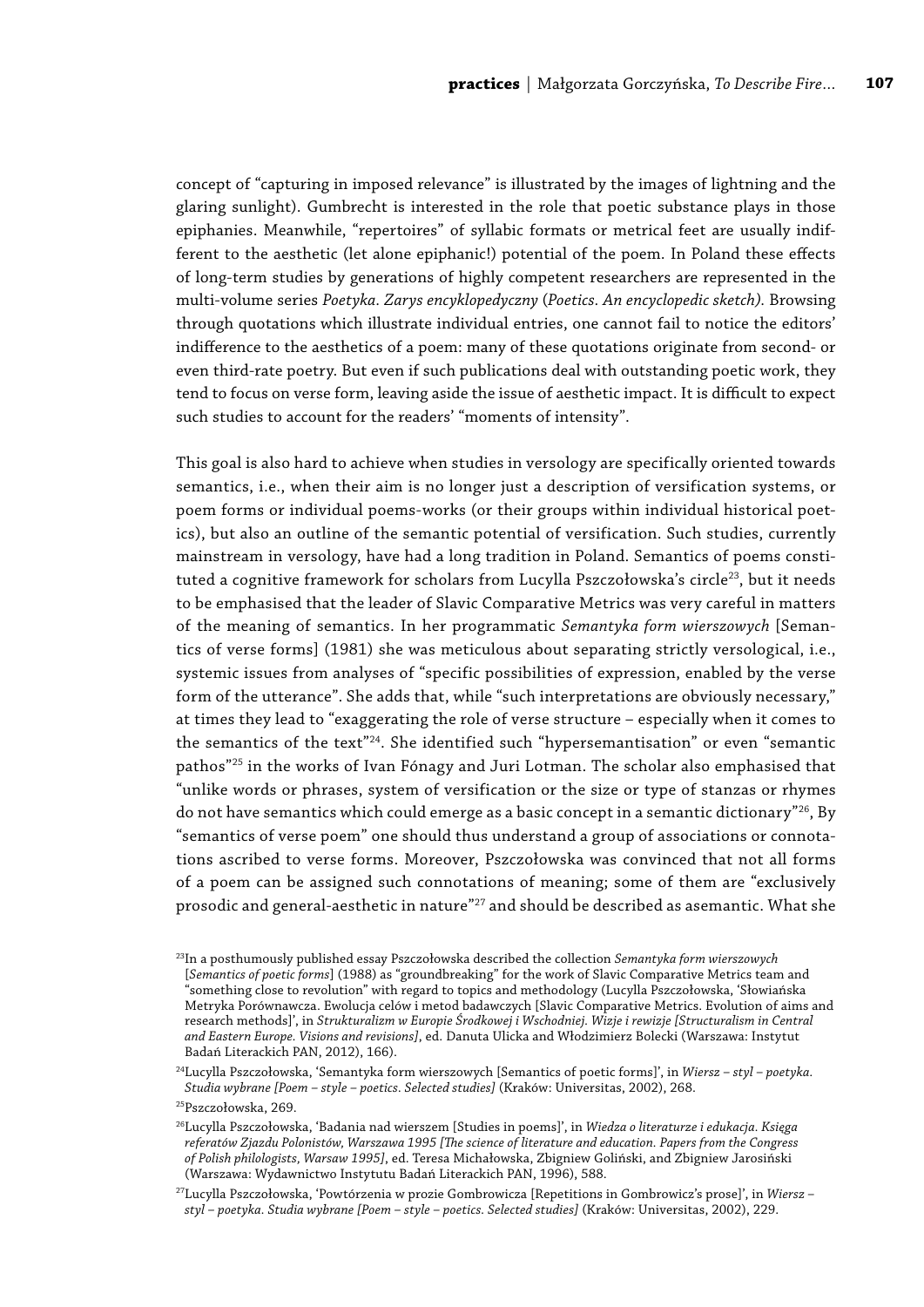meant by that were reiterations, like choral parts in songs, or verse repetitions in a pantoum, a triolet or a vilanelle.

In more recent versology studies Pszczołowska's conservative, careful approach, has been replaced with approaches which take a more daring approach to exploring the semantics of a poem (we will return to these later). Generally, they are variants of the "theory of over-determination", whose explanatory power was equated by Gumbrecht with the effects of "long, boring and intellectually pointless" versology studies. While I cannot concur with such an unequivocally negative assessment of interpretative findings of versology (I would attribute this unnuanced approach to Gumbrecht's polemic attitude; I am convinced he would have appreciated the achievements of many a verse specialist<sup>28</sup>), I can well understand Gumbrecht's impatience for the persistent ignorance of and lack of appreciation for verse matter. The "repertoire" strand idealised it, whereas the "semantic" one saw it as a carrier of sense, usually subservient to lexicon (if not in theory, then in interpretative practices). Even if the point of departure for research methods are poetic texts, then sign substance of such texts is treated very selectively.

For versological "repertoires" what matters is the systemic part, whereas interpretations of verse works only consider semantically loaded elements (against theoretical assumptions they are not often all the components of versification). Gumbrecht probably does not mind initial analyses themselves; ultimately, they are a form of direct contact with the material of verse. Regardless of the research purpose, be it recognising the form or capturing semantic potential, any attempt at following the rhythm of a poem cannot occur without activating sensual perception. What is problematic is the inevitability of a leap from material to conceptual sphere (versological concepts, the outline of the work), and reducing a poem's aesthetics either to historical conventions (selected, rejected, restituted, creatively reshaped, etc.) or to something like a resonator of meaning.

The dominance of the hermeneutic approach leads to neglecting phenomena of presence in humanities or to encompassing them to under another type of meaning (the structuralist concept of "poetic information"29 is a good example of this perspective bias). On the other hand, "presence effects" are inherent to our aesthetic experiences (also professional ones), which seems to be reason enough to consider these phenomena more closely. The question remains; what is it that we should consider more closely? "Presence effects" have a tendency to remove themselves right after they have appeared and then the omnipresent meaning takes their place. Gumbrecht says that "It is extremely difficult – if not impossible – for us not to 'read', not to try and attribute meaning"<sup>30</sup>. This remark is particularly poignant with reference to poetry, which is a hopelessly semantic form of art. What is meant by that is not the automatic assignment of meanings to words used in a poetic work, but also the compulsion to "read" the form, including the form of versification. Let us, for example, try not to read the versification of the following poem:

<sup>28</sup>Cf. Hans Urlich Gumbrecht, *The Powers of Philology. Dynamics of Textual Scholarship* (Urbana–Chicago: University of Illinois Press, 2003).

<sup>29</sup>Janusz Sławiński, 'Wokół teorii języka poetyckiego [On a theory of poetic language]', in *Dzieło – język – tradycja [Work – language - tradition]* (Kraków: Universitas, 1998), 82.

<sup>30</sup>Gumbrecht, *Production of Presence. What Meaning Cannot Convey*, 121.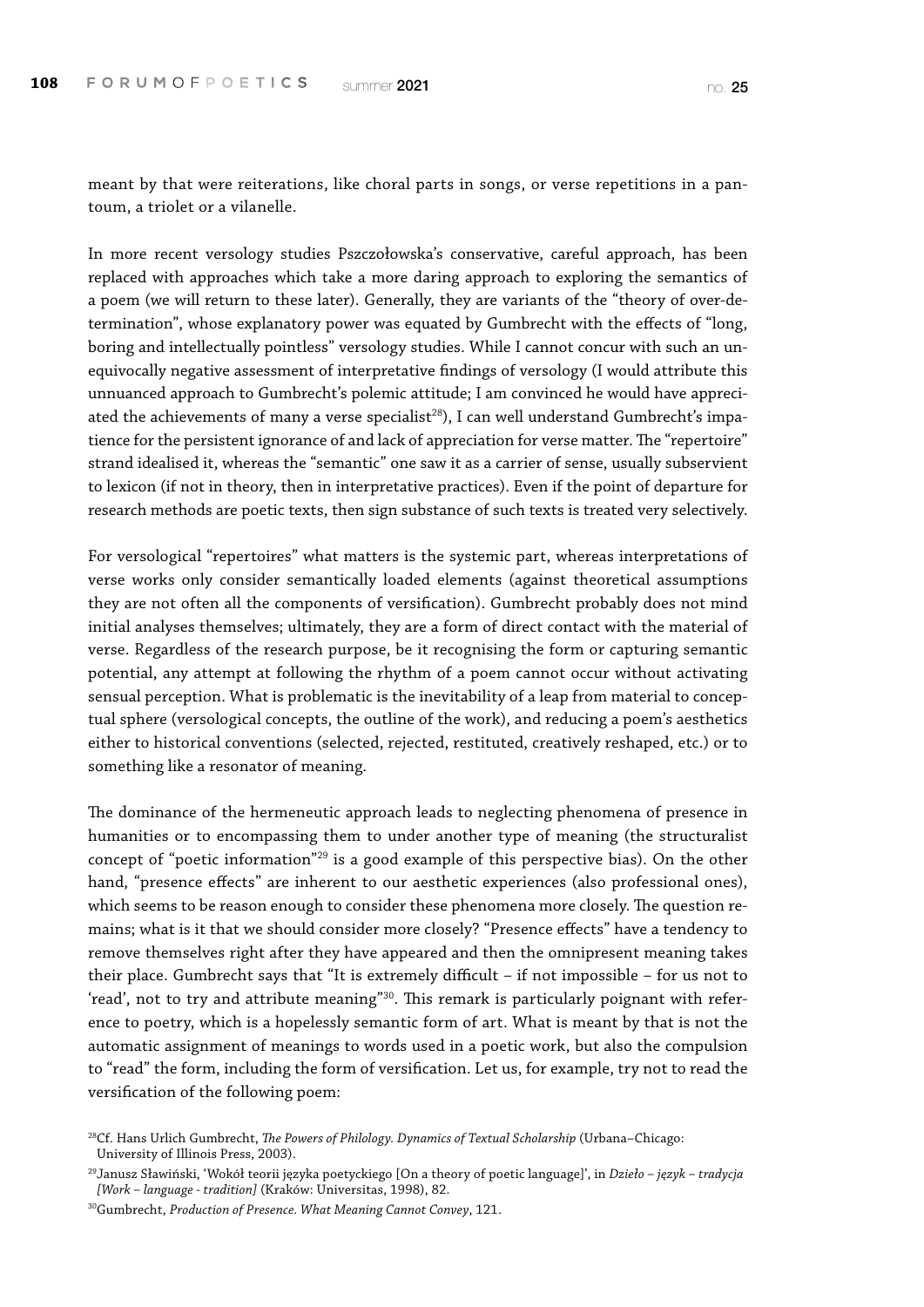#### **Panny nieroztropne**

Wiatr w środku powieści zarządza gimnastykę starym skręconym dębom, które sypią wszystko, co im zostało: liście, resztkę żołędzi, by znów się wypłacić, lecz już się nie wykręcą. Bo wiatr jest nieugięty, wiatr jest entuzjastą- -komisarzem, nagina miękkie, łamie twarde. Obłoki go kochają i zawsze ma rację. Opisy irytują go, więc wyrywa kartki. A właśnie mamy przestój. Dom jest taki pusty, jakby z niego latami wysiedlano ludność na stepy Azji. I sam nie mogę się znaleźć w żadnym pokoju, schowku, pudełku, rozdziale. Dom jest tak bardzo pusty, że go nie ma w domu. Jak papierowy lampion, z którego zwiał płomyk<sup>31</sup>.

A literal translation of the poem into English would be:

#### **Foolish virgins**

The wind orders exercise in the middle of a poem To the old, twisted oak trees, which are losing everything That they have left; leaves, remnants of acorns To pay off their debt, but they will not wriggle out of it For the wind is adamant, the wind is an enthusiast-Commissar, it bends what is soft, it breaks what is hard; The clouds love it and it is always right. Descriptions annoy him so he tears out the pages. And we are in standstill. The house is so empty As if for years on end people were displaced from it To the Asian steppes. And I cannot find myself In any room, cupboard, box or chapter. The house is so empty that it is not at home. Like a paper lantern, whose flame has been blown away.

Even if I try to deal only with the verse form of Tomasz Różycki's work – focusing my attention appropriately and opening myself up to the dynamic shape of the sound and the architecture of its record, what occurs between the initial *wiatr* 'wind' and the final *płomyk* 'flame' I see as oneness. Obviously, whenever I reflect upon my own reading, I can differentiate between a gradual understanding of the first verse of *Panny nieroztropne* and the perception of that verse's rhythm with two initial syllables, uttered S | Ss, after which two trisyllabic prosodic words with symmetrical peaks occur: sSs | sSs, followed by the final proparoxyton, with its stress on the antepenultimate

31Tomasz Różycki, 'Panny nieroztropne [Foolish virgins]', *Czas Literatury*, no. 4 (2020): 9.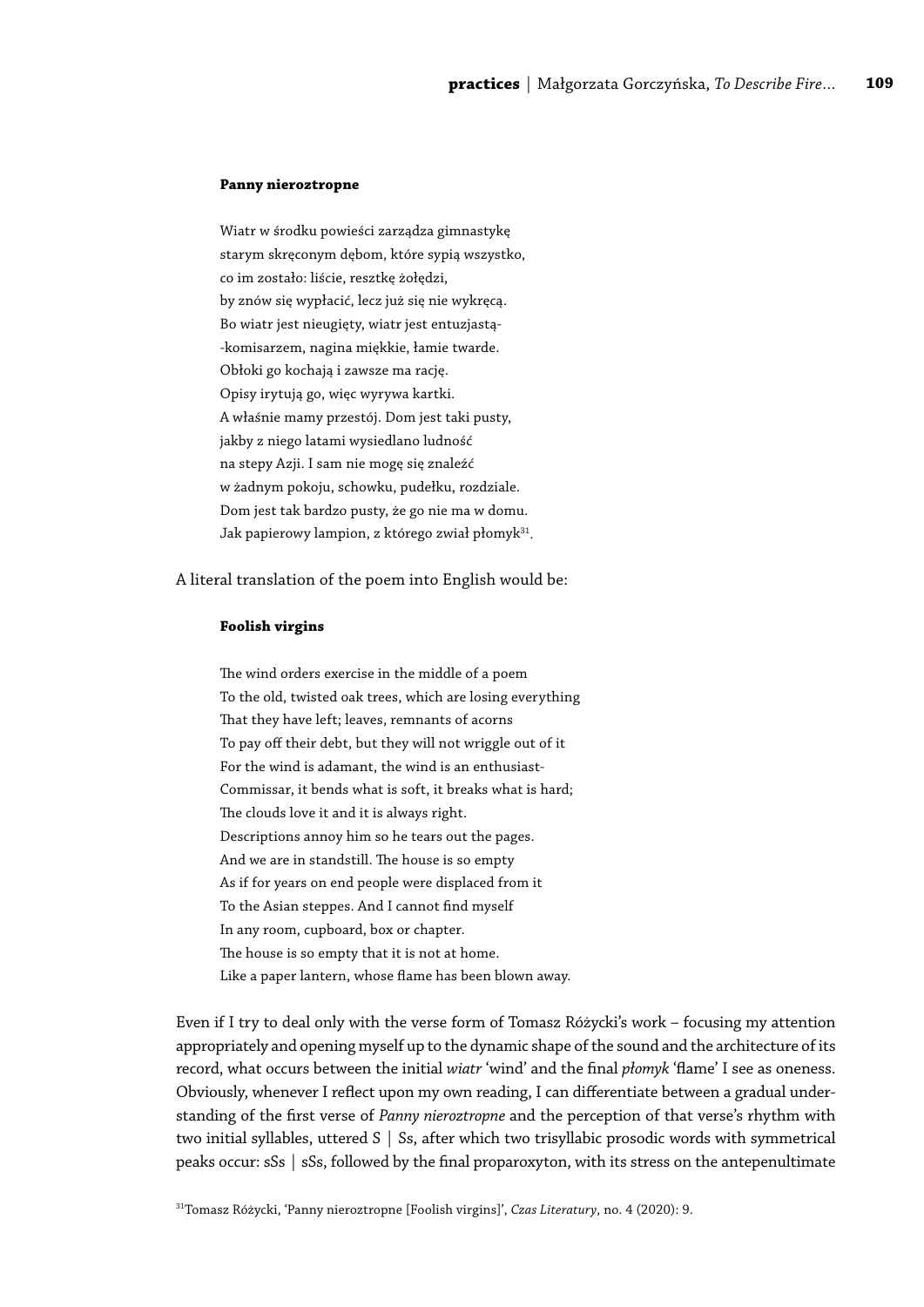syllable: sSss. Initially I intend to read it with a falling intonation, but correct myself because, lacking a period or comma, the intonation is uncertain and then rises, along with the coda of the word and verse. There is a pause after the thirteenth syllable. But then, when my reading is little more than an aesthetic experience (upon reading *Panny nieroztropne* I find it hard not to be experiencing what Gumbrecht called "being lost in focused intensity<sup>32"</sup>), prosodic-phonic-graphic "presence effects " blend with lexical-semantic "meaning effects".

I am thus under the impression, that the entire first verse is semantically and rhythmically moved, first with a sudden uprising, which causes the pages of a novel to flutter, and then an unexpected heigh-ho!, and something like a reverse movement, where the word stress falls on a different syllable than I expected. It is the wind that "orders the exercise", lifting up a clause from the verse and throwing it onto the following line, in the midst of the alliterative "stare skręcone dęby które sypią" ('old twisted oaks which drop') that what will not suffice anyway (leaves, acorns – 12 syllables in the Polish version), just to "pay off" their debt. But – here this long and conclusive utterance makes a final loop – "they will not wriggle out of it". That same wind in the fifth line reminds me about the obligatory daily exercise, half-rhyming *gimnastyka* ('exercise') with *entuzjasta* ('enthusiast') (word stress accentuates the same group of phonemes – "ast", only this time it is paroxytonic – it hops one syllable forward and lands on the penultimate one). Carrying a hyphen over from line five to six, it shows that the "enthusiast" is also a stern "commissar" (Pol. *komisarz*)… and so on and so forth.

It can be said that the rhythm of this poem echoes semantics or that the rhythm confirms what words and sentences are saying. One can, however, reverse this dependence and state that prosody, phonetics and graphics advance their own agenda, to which words and sentences attempt to sensibly adjust. After all, in Różycki's lyric, rhythmic movements and corners significantly precede the verbalisation of a profound lack and uneasy expectation (the proper topic of the poem is only revealed in the words *A właśnie mamy przestój* 'And we are in a standstill', although somehow it is possible to sense even earlier in the poem an almost physical imbalance between the lyrical world and the "I" speaking). Professional versological readings usually adopt the former perspective, granting semantics primacy over the poem. The consequence of this is perceiving versification as something "readable" and interpretable. A versological "reading" of a poem can thus occur in two ways. The first one can be termed historical semantics of verse forms, as it focuses on recognising the poem's form, whose meaning is derived from literary convention.

In the fourteen lines of Tomasz Różycki's poem a well-trained eye and ear will have no trouble recognising a sonnet, despite a lack of division into stanzas. Any syntactic delimitation roughly coincides with divisions into hypothetical stanzas, which is particularly evident in the first quatrain, containing a complex utterance. The poem lacks regular rhymes (most clauses feature an even, partial consonance, some of which only concern the stressed vowel; there are also numerous alliterations, paronomasia and other sound figures, occurring both within and between verses<sup>33</sup>). The syllabic meter of the Polish alexandrine is executed here with many deviations from the (7+6) scheme (these concern verse length, the position and

<sup>32</sup>Gumbrecht, *Production of Presence. What Meaning Cannot Convey*, 119. Here Gumbrecht quotes Olympic swimming gold medalist Pablo Morales.

<sup>33</sup>I adapt the term intoduced to Polish versological terminology by Adam Dziadek (cf. Dziadek, *Projekt krytyki somatycznej [The Somatic Criticism Project]*).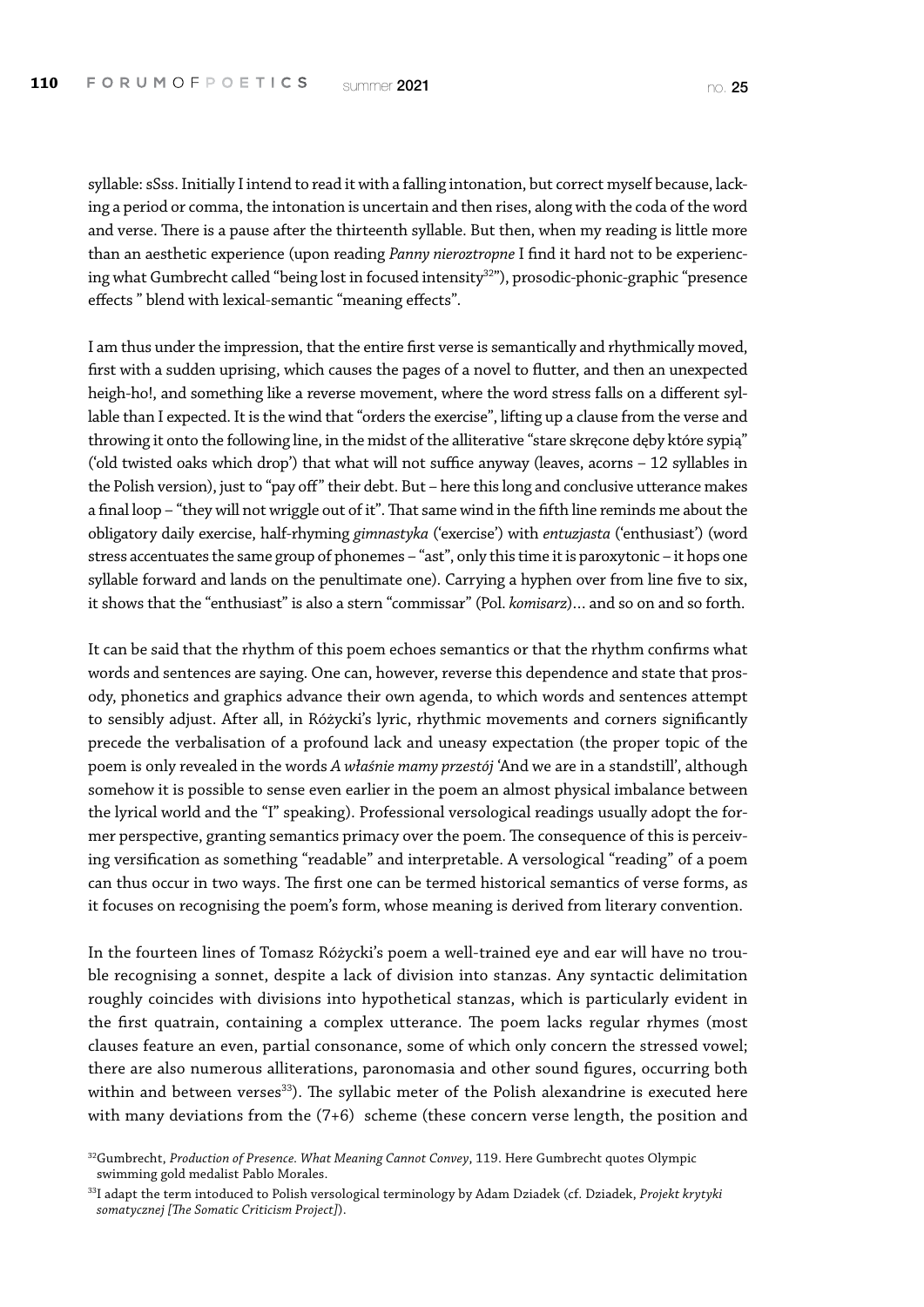visibility of breaks between verses, stress type in cesuras and verses). An interpretation of this "play with the traditional, sophisticated form<sup>34"</sup>, which one can notice in *Panny roztropne* would require establishing to what extent Różycki's poem takes over cultural associations and the intrinsic worldview of a sonnet, and to what - at the same time - it questions these very norms by rejecting senses and values associated with a sonnet to build its own senses and values. A still different issue is semantic motivation for selecting a stichic form. This decision seems to be poignant given that in his earlier works, like in the 77 sonnets from the book of poetry *Kolonie* [*Colonies*], the poet followed the pattern of French stanzaic segmentation  $(4+4+4+2)$ .

Another way of "reading" versification depends on the assumption that all elements of a poetic structure are semantically functional, so each of them can be assigned more or less definitive meanings (connotations). This approach stems from the structuralist theory of poetic language. A well-known dogma of this theory was the claim that all, even the smallest linguistic elements, are semantically autonomous; meanings of lower degree units are not fully absorbed by the meanings of higher units, but they permeate from underneath them<sup>35</sup>. Janusz Sławiński wrote about the emergence of big semantic figures, like the lyrical "I", in the following manner:

The carriers of meaning, which create the lyrical subject in the course of a work, are not only lexical elements and their syntactic arrangements but also elements like verses (or even their parts), verse groups, intonation groups etc., in general: all identifiable and thus meaningful, fragments of utterances. Of course, only words and sentences can name the "I" (…) But a direct naming of an object may not be possible at all. The information, as it emerges, can be carried by specific stylistic or versification devices, characteristic for the accepted manner of speaking<sup>36</sup>.

The lyrical mood of the first eight verses of Różycki's *Panny roztropne* seems to be, as mentioned above, construed in this indirect manner. It is easier to sense this intuitively, however, than to present direct textual evidence, supporting this interpretation. For example, is not the proparoxytonic clause in the first verse an iconic sign of the emotional agitation of the "I" speaking? As already noted, such interpretations met with resistance in the past – we remember Pszczołowska's critical remarks on "hypersemantisation" and "semantic pathos". I have also mentioned that semantic ascetism was more or less abandoned by the younger generations of versologists. A relatively "restrained", in his own words, method of interpretation was selected by Witold Sadowski in his book *Wiersz wolny jako wiersz graficzny [The free verse poem as a graphic poem]* (2004). In the chapter *Semantyka w wierszu wolnym* [*Semantics in the free verse poem*] he defended Grzegorz Gazda's and Jacek Łukasiewicz's "very bold" interpretations against the charges of hypersemantisation, by claiming:

<sup>34</sup>Lucylla Pszczołowska, *Wiersz polski. Zarys historyczny [The Polish poem. A historical sketch]* (Wrocław: Fundacja na Rzecz Nauki Polskiej, 2001), 390.

<sup>35</sup>Cf. Janusz Sławiński, 'Semantyka wypowiedzi narracyjnej [Semantics of a narrative]', in *Dzieło – język – tradycja [Work – language - tradition]* (Kraków: Universitas, 1998), 114.

<sup>36</sup>Janusz Sławiński, 'O kategorii podmiotu lirycznego [On the category of the lyrical "I"]', in *Dzieło – język – tradycja [Work – language - tradition]* (Kraków: Universitas, 1998), 71.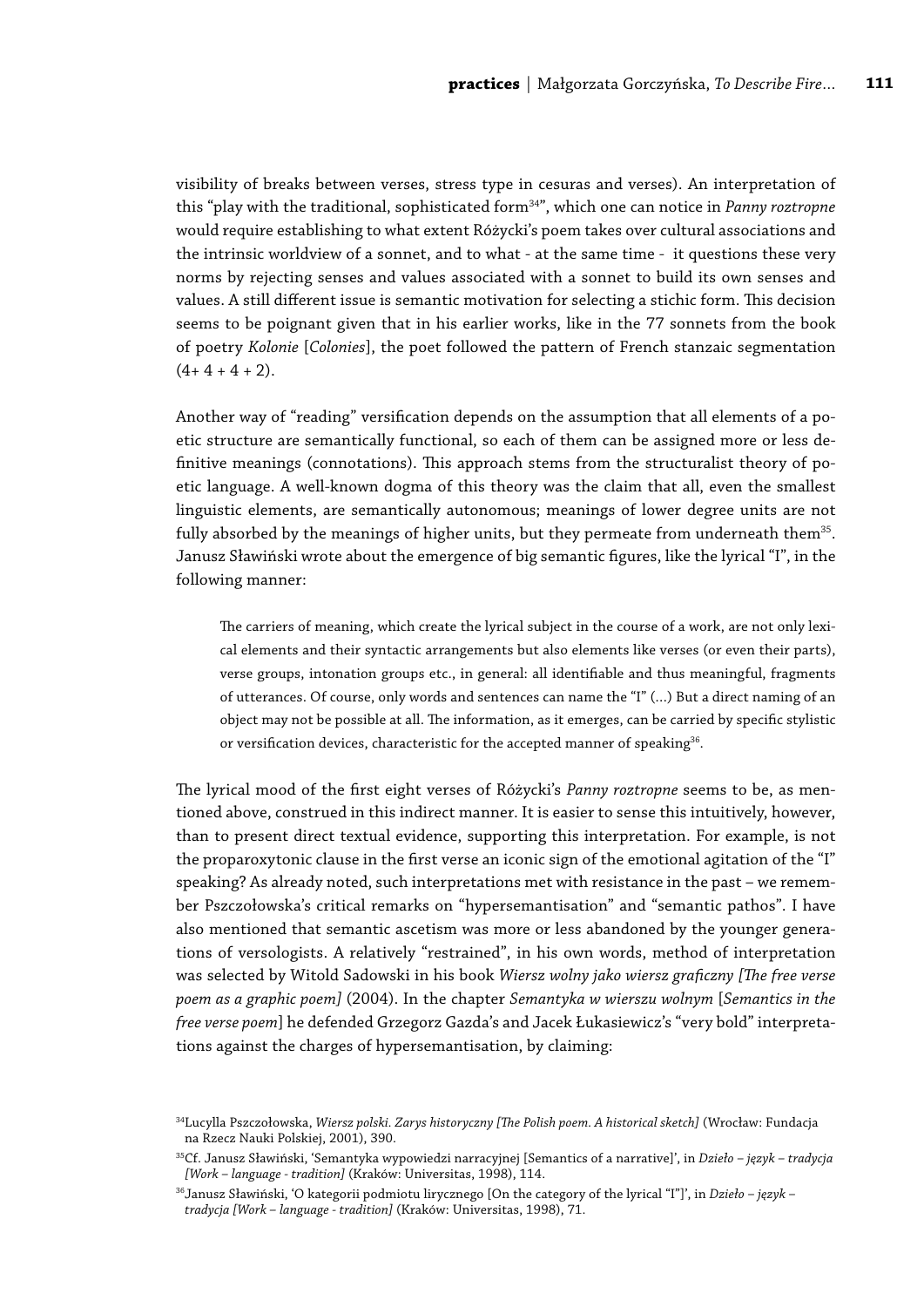In both interpretations the semantics assigned to the graphic structure was reinforced by the semantics of the text, and Gazda stated clearly that "the graphic structure reinforces the contents of the text", rather than builds its meanings from scratch. The poem's graphic form belonged to a general semantic direction, whereas adopted research methods did not discover its semantic autonomy<sup>37</sup>.

Cautious conclusions of the versologist from Warsaw, afforded the interpreters considerable wiggle room:

The meaning of the graphic structure of individual verses can thus be deduced on the basis of their lexical context. One can assume that every line, in a sense, "will spill the beans" about its semantic motivation (…) Of course, we will not find answers to questions concerning specific meanings of each verse, but we will know which semantic circles are allowed by the text (…) As for versification, one cannot be entirely successful here, because versification is not equivalent to the lexical layer. Graphic structure of the text cannot become a total substitute for words; it cannot encroach upon syntactic positions and implement the inflectional paradigm. What it can do, undoubtedly, is have a semantic impact within the limits of understatement or indeterminacy, which opens up the context $38$ .

Following that mild interpretative optimism was Sadowski's "overview of interpretative capabilities of a free verse poem"39, based on a corpus of seven and a half thousand verses, both individual lines and longer compositions. This modestly entitled "overview" is, in fact, an attempt at creating a paradigm of verse graphics' semantic potential. This is an impressive attempt, and an encouragement to create similar "lexicons" (they are not really stable, dictionary entries; rather - associations) for other poetic devices and versification systems. It remains to be seen, however, how useful this would be for the interpretation of other works; after all, the ultimate criterion is always the lexical context. For example, if Różycki had decided to follow a stanzaic division in his *Panny nieroztropne,* the second division would fall just before the verse "The house is so empty/ that it is not at home". In addition, the interpreter would have been able to notice that the delimitation of the third stanza visually encapsulates the "I" speaking in a quadrangle ("a room, a cupboard, a box, a chapter"). The space between the first and second stanzas would not have had such meanings, however, and yet again - the lexical context, projecting onto the graphic form, would have governed the semantics. Does it not follow from this that the semantic potential of versification can in a way (how?) depend on some form of absorbency, an ability to adopt meanings emerging on the level of lexicon and syntax? In any case, *Panny nieroztropne* was not written in stanzaic form and yet this does not seem to be a problem for semantics.

Let us now return to versology, in which the prevalent view is that interpretation is the proper and ultimate aim of research. As proof of this prevalence, one may quote nearly ritual complaints about a lack of hermeneutic investment in (traditional) studies in poetry. "The

<sup>37</sup>Witold Sadowski, *Wiersz wolny jako tekst graficzny [The free verse poem as a graphic poem]* (Kraków: Universitas,

<sup>2004), 59.</sup> 38Sadowski, 59–60.

<sup>39</sup>Sadowski, 61.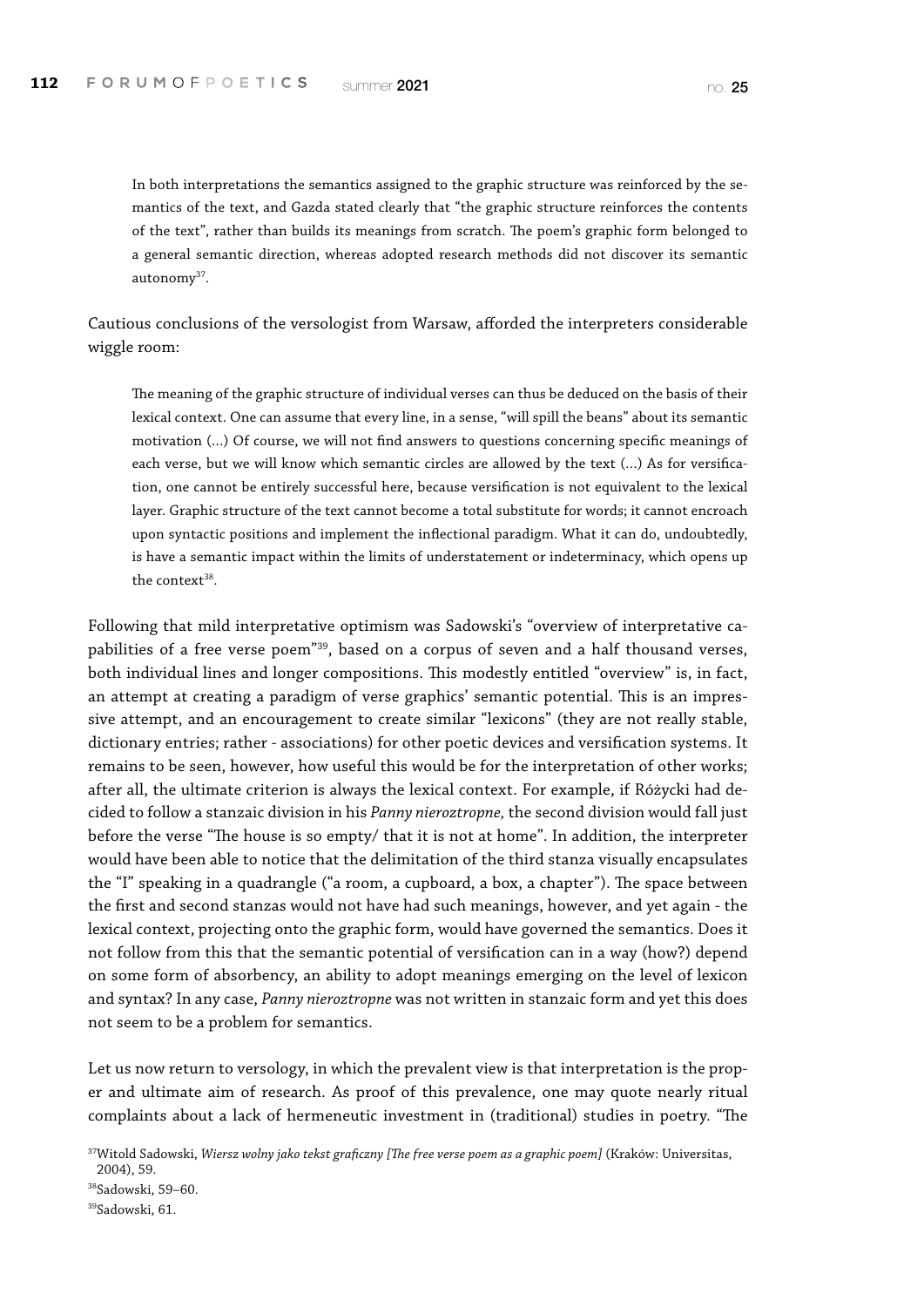richness of concepts about the nature of poem is in stark contrast with a meagre interest in its meaning, visible in Polish versology", as Jan Potkański wrote in his introduction to the book *Sens nowoczesnego wiersza* [*The meaning of a modern poem*].

We do not really know the purpose of writing in verse; studies up to date have assigned semantics to selected meters or verses, but these tend to be marginal phenomena. Only some forms of the verse are semanticised, mostly by means of intertextual references (which, as a matter of fact, cannot explain the sense of the meter in the exemplar-hypotext, but only in imitation) or iconicity (like in Miłosz's *Walc* [Waltz]). Similarly, within specific works only a few verses receive meaningful motivation in its own right – also iconic […] or related to polysemies, generated by a double delimitation"40.

There is no doubt that for Podkański the answer to the question concerning the purpose of writing in verse is perfectly obvious, hence the surprise: "Marginalisation of semantics in versificational analysis is, in theory, something of an oddity; it seems obvious that, being a linguistic phenomenon, a poem should first and foremost signify<sup>41"</sup>. A similar conviction is implicitly expressed by Paweł Bukowiec, who complains in *Metronom* [*The metronome*] ](2015) that "too rarely are the findings and tools of versology used for the purposes for which they were created, i.e., as aids in various hermeneutics of versed literary works<sup>42"</sup>. Adam Dziadek, in turn, says definitively that "when disconnected from interpretation, analyses of meters or just versification systems (...) are simply boring and cognitively useless<sup>"43</sup>.

Semantics governs ways of thinking about the poem, without leaving much room for other types of explanations; from a pansemantic perspective one can only see that a poem means or is supposed to mean something. The latter concerns an area problematic for modern versology, i.e., numerical poetry (even though it is the free verse poem that remains the official theoretical challenge). A more or less open dislike for regular numericity and for meter (as opposed to rhythm) remains the common theme of many versological publications from the last quarter century. Studies on metricality also come under a lot of criticism (take Meschonnic's remark, quoted in *Projekt krytyki somatycznej*, that metrics as a theory of rhythm was created by idiots). Apparently, the cause of this resentment (apart from the desire to support the free verse poem as an emblem of modernity and postmodernity) is the claim promoted by structuralists that strictly regular structures are semantically eroded. Sławiński called it "the paradox of order".

When we are dealing with a verse work, governed by the principle of complete metric regularity (e.g., of the accentual-syllabic type) it seems as if the contours of words and sentences were blurred. Meanings lose their clarity, melted in a monotonous "melody". This monotony, born out

<sup>40</sup>Jan Potkański, *Sens nowoczesnego wiersza. Wersyfikacja Białoszewskiego, Przybosia, Miłosza i Herberta [The meaning of a modern poem. The versification of Białoszewski, Przyboś, Miłosz and Herbert]* (Warszawa: Wydział Polonistyki Uniwersytetu Warszawskiego, 2004), 10.

<sup>41</sup>Potkański, 11.

<sup>42</sup>Paweł Bukowiec, *Metronom. O jednostkowości poezji nazbyt metrycznej [The metronome. On the unitarity of 'hypermetric' poetry]* (Kraków: Wydawnictwo Uniwersytetu Jagiellońskiego, 2015), 31.

<sup>43</sup>Dziadek, *Projekt krytyki somatycznej [The Somatic Criticism Project]*, 52.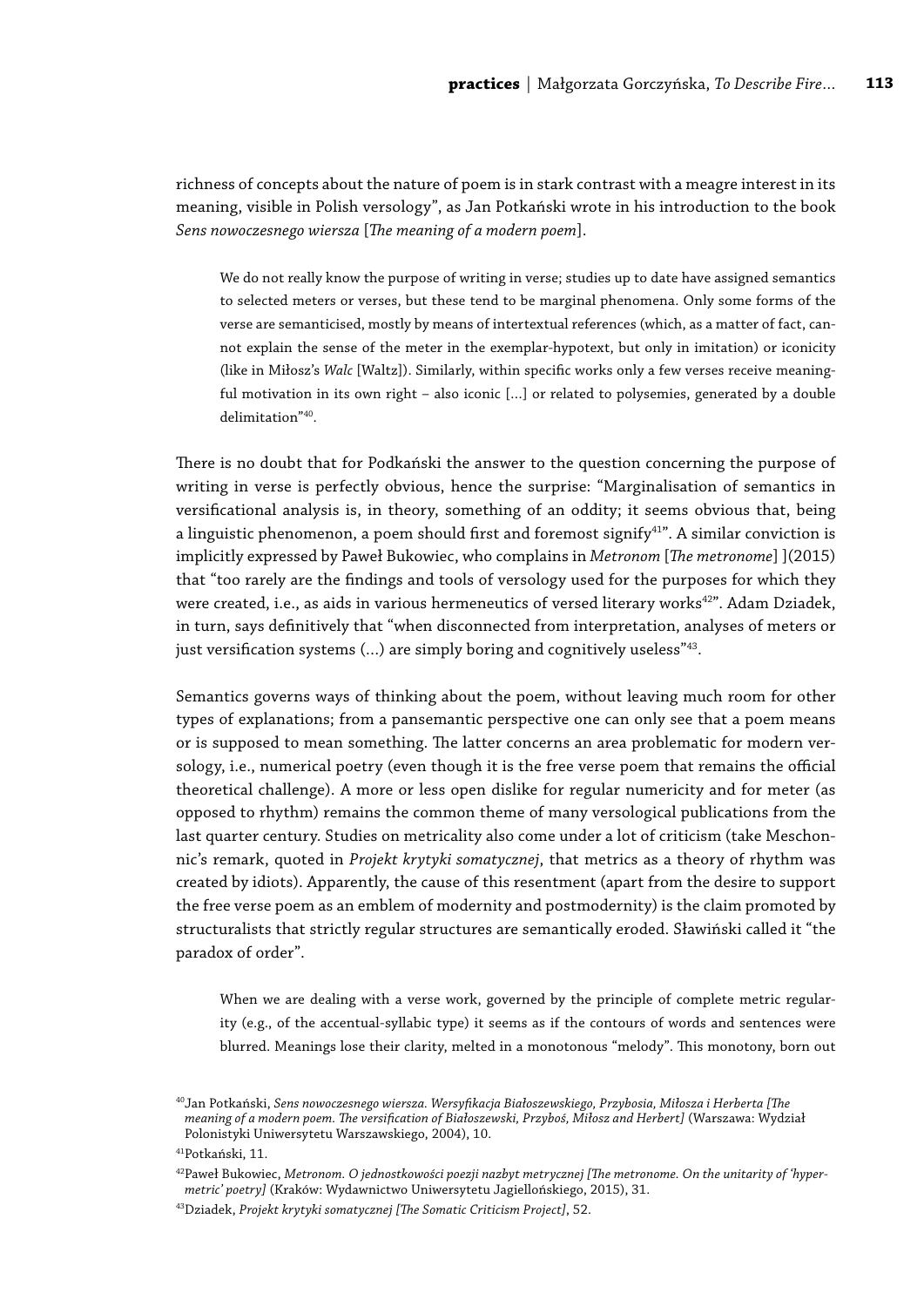of dividing the utterance into exactly equivalent parts (i.e., metrical feet, pre- and post-cesura segments, syllabic verses), "obliterates" the semantics and stylistics of the work, as it were, but also redirects our attention towards inertia, showing no necessary resistance. A well-organised metric structure (there are plenty examples of it in Polish post-Romantic poetry) not only blurs all verseexternal information, but by aligning with the reader's "pattern of expectations" and eliminating the element of surprise, its structure becomes itself invisible, thus losing its poetic value<sup>44</sup>.

In order to prevent this loss of informativeness, the scholar explained, the poem has to "play both sides", as it were:

Towards codification and its contradiction. Deviation from the norm as important as norm confirmation. A norm does not become a norm until it is questioned. The symmetry of parallelisms becomes conspicuous when confronted with the asymmetry of disturbances. The contiguity of signs is discernible against the background of their mutual rebuttal, and vice versa. Metrical structure, as Siedlecki wrote, demands confirmation by means of "meter break". This pattern is made visible in its variations. (…) The most important thing is the tension between rigour and freedom; a tension which releases *conspicuous elements* in the text, centers of determination – poetic information. On the reader's side an equivalent to this tension is the dynamics of "expectations" and "fulfillments"45.

The primacy of semantics in studies on poetry validates those types of versification which support "freedom", i.e., the free verse poem and – in the case of a numeric poem – forms which are "variations on" rather than implementations of patterns, abounding in "expressive spaces", "heterodoxies", "disturbances", "meter breaks", which trigger "disappointed expectations". Two examples of a versological description based on such preferences can be found in *Projekt krytyki somatycznej.* The first one concerns the works of Eugeniusz Tkaczyszyn-Dycki: "These poems do not want to be arranged in sonnets; they do not want to, and they cannot be arranged into conventionalised forms<sup>"46</sup>. The other quote is a fragment describing the poetry of Edward Pasewicz:

Pasewicz has no problem doing without a regular meter; the regularity of numbers is totally unnecessary here. Numbers hunt for meaning, as Meschonnic rightly puts it; they also hunt for the subject, the discourse and their history. This hunt usually ends with entrapment and limitation; with obscuring the subject, simplifying the rhythm and blurring uniqueness<sup>47</sup>.

If informativeness is taken to be the most important function of a poem, then of course, the regularity of meter is nothing desirable. Accepting, even if for a moment, the opposite perspective, in which the poem has primacy over semantics – "Rhythm first, words second", as Leśmian put it –removes this certainty. Then comes the suspicion that perhaps the fading out of semantics – which happens not only in the copycat post-Romantic poetry – is in the poem's own interest.

45Sławiński, 88.

<sup>44</sup>Sławiński, 'Wokół teorii języka poetyckiego [On a theory of poetic language]', 87–88.

<sup>46</sup>Dziadek, *Projekt krytyki somatycznej [The Somatic Criticism Project]*, 97.

<sup>47</sup>Dziadek, 133.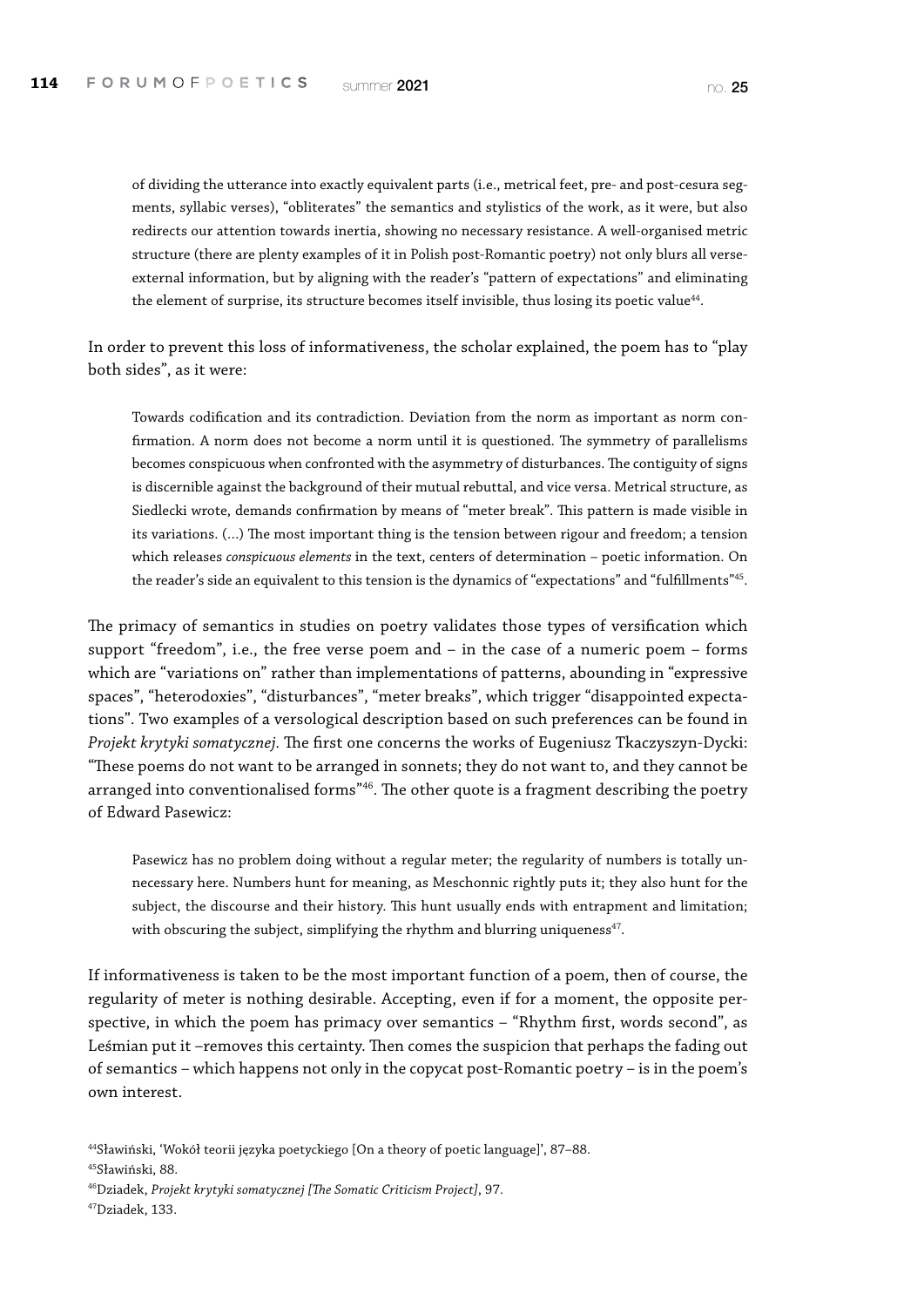This is a recurrent theme in structuralist publications, even if only mentioned in passing or featuring in attempts at theorising about phenomena not well-understood, like the "paradox of order", noticed by Sławiński. I have already mentioned asemantic ingredients of versification, to which Pszczołowska assigned a purely aesthetic function<sup>48</sup>. Sławiński went even further, taking the whole "model of a metrical order" as an "extreme example of utterance codification; a pattern of verbal communication, whose "unnecessary" structure pushes it to the extremity of poeticity"<sup>49</sup>. Following from this, one could assume that non-metric structures are removed from that extremity, even though they gravitate to it. Poeticity, as noticed by the author of *Wokół teorii języka poetyckiego*, "seems to lead to a reification of the message; to limiting its role as a carrier of experiences, things or commands and emphasising its role as a new "thing", whose existence would be an aim in itself"50.

The word "seems" reflects Sławiński's hesitation: he was not entirely sure if poetic over-organisation frees the utterance from its semantic obligations or perhaps helps to meet those obligations by preventing information dispersal. Sławiński did emphasise that the "limiting its role as a carrier" can be only mentioned "in categories of aspirations rather than actual situations", but then – as we remember – he actually did introduce a real situation, referring to the experiences of readers of a metrically regular poem and claiming that in such a work "meanings lose their clarity, melted in a monotonous melody". One can try to resolve these contradictions by accepting the fact that too much order is a threat to semantics (and poetics itself, which is "information" too). But how much is too much? Is Staff's *Deszcz Jesienny*  [*Autumn rain*] too metric or is it still a poem, which, as Sławiński put it, "works both ways", maintaining "tension between rigour and freedom"? To return to our leading example: do the versification irregularities of Różycki's *Panny nieroztropne* situate this poem on the (semantically) safe side of poetic over-organisation? Or maybe, especially when read against the background of contemporary free verse poems, a thirteen-verse sonnet "obliterates" (I repeat Sławiński's scare quotes) its meanings and begins to be "an aim in itself"?

Another moment of Sławiński's uncertainty concerns the materiality of the message-thing. Let me recall the original wording: "(...) seems to lead to a reification" – the italics (and quotation marks in "as a new "thing"") in connection with "seems" and "peculiar" remove the literal sense of "reification". A bit further on, referring to Tadeusz Peiper's opposition of the naming prose and pseudonymising poetry, Sławiński wrote:

The author of *Tędy* [*This way*] was very aware of the fact that a linguistic sign, which outside of poetry – in various instances of social practices and cognition – is a carrier of information about things and experiences, in poetry becomes the main piece of information. This information concerns its relation

49Sławiński, 'Wokół teorii języka poetyckiego [On a theory of poetic language]', 87. 50Sławiński, 80.

<sup>&</sup>lt;sup>48</sup>Of course, aesthetics in structuralism had a meaning distinct from the one accepted commonly in literary studies. Cf. Potkański's remarks about traditional metric versification, whose "redundance makes one search for non-semantic causes of metricality: folk-musical (looking for pleasure in the very sound of the text) or sociocultural (using an expressive and traditional form in order to join the current and historical community of poets, following the doctrine of imitation)", Potkański, *Sens nowoczesnego wiersza. Wersyfikacja Białoszewskiego, Przybosia, Miłosza i Herberta [The meaning of a modern poem. The versification of Białoszewski, Przyboś, Miłosz and Herbert]*, 11.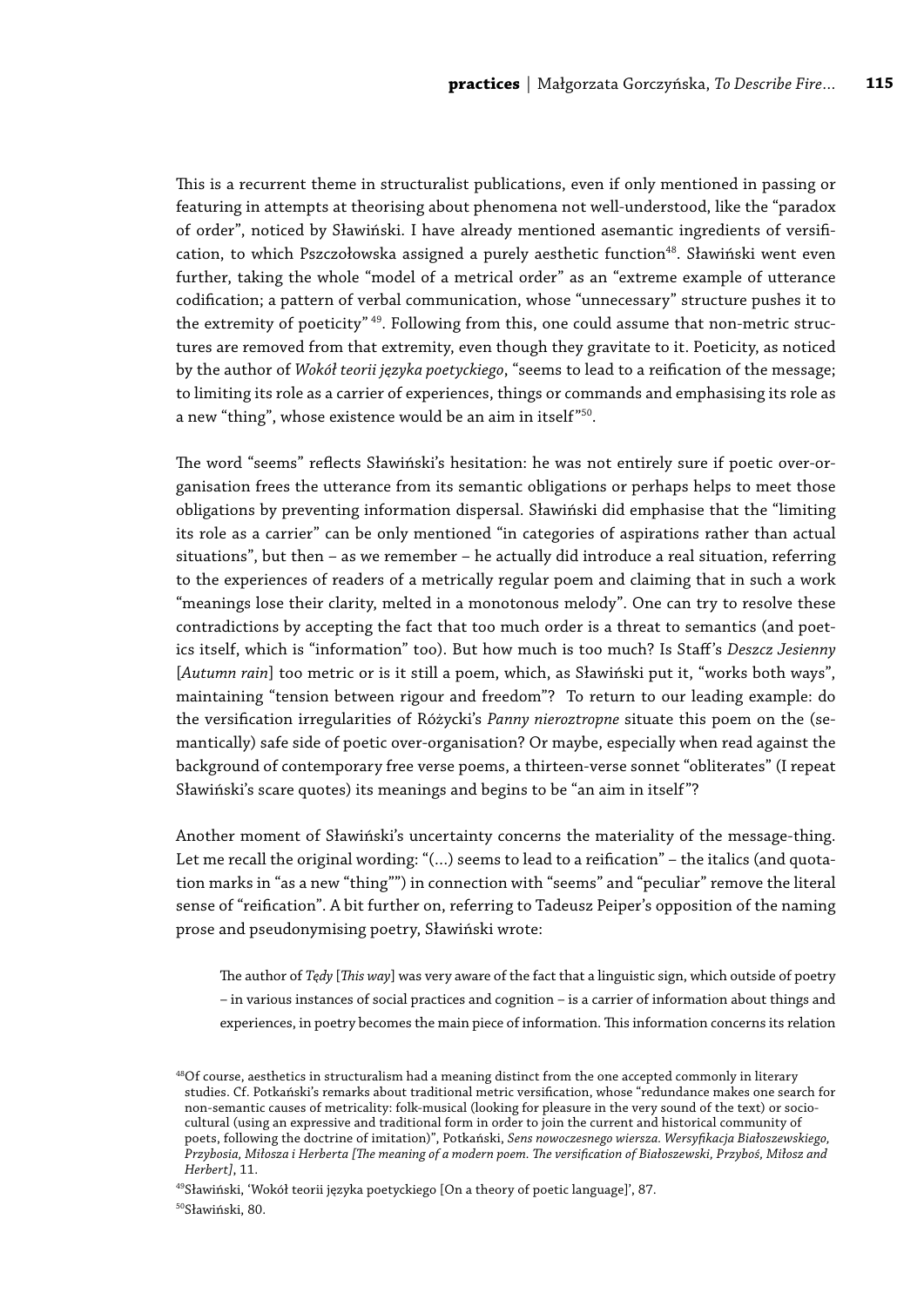to other signs. (…) Poetic pseudonym is a sign of its own structure. It is checked only with reference to itself. To be precise, it has a tendency to turn into a non-semiotic category, because it loses the "transparency" proper to signs; it becomes "impenetrable", like all things are. It is noteworthy that a similar conclusion was reached by Irzykowski - the fiercest opponent of the avant garde – when he wrote in a posthumously published essay *Materia poetica:* » Words [in poetry] are not just the message but the thing itself«"<sup>51</sup>.

Sławiński creatively betrayed the original sense of Irzykowski's words (*materia poetica* was for the critic not, as one might suppose, the linguistic material of poetry but a material of ideas, provided by literature<sup>52</sup>), but himself did not seem to treat literally the reification of a poetically organised message. The key issue was, after all, Peiper's pseudonym, i.e., replacing one elocution with another (poetic sign for dictionary sign). The pseudonym becomes "impenetrable" like an object, when poetic over-organisation makes it so conspicuous that it obscures the proper, non-poetic name, which it is supposed to replace, and by doing so it hides the thing itself. "Iteration" occurs to a bigger or lesser degree, depending on the intensity of poetic power: there are works which are almost "transparent" semantically or those, like Peiper's *Noga* [*The leg*] which at first glance seems to be a nonsensical collection of words. The loss of naming ability is compensated by the reinforcement of interlexical relations (connotation displaces denotation). This is my understanding of the statement that poetic sign-pseudonym "has a tendency to transform into a non-semiotic category". If one were to apply this line of reasoning to the structure of a poem, it would appear that the more unified the prosodic structure (the density of the meter framework etc. is the equivalent of connotational relations between words in a poetic pseudonym), the greater the loss of linguistic functionality of prosody (the ability of stress to emphasise words and intonation – to delimit and logically divide sentences). This is the source of the phenomenon described by Sławiński as a melting of meanings in the melody of a regularly metric poem. In this context the scholar's questioning of the poetic materiality of "things" is no longer valid: metrical regularity literally "reifies" the poetic text and deprives it of its sign-value (even though this phenomenon is gradable and rarely reaches its extreme version). On the other hand, rhythm – a phenomenon typically affiliated with poems – is somewhere between the literal and non-literal reification: rhyming exposes the sound-based materiality of words, but also reinforces their connotational potential.

Finally, the third question is this: is "reification" something beneficial? Sławiński claims it depends on whether the "thing" maintains any sign potential. The "impenetrability" of a poetic pseudonym is not questionable (the game of connotations intensifies through a metaphor, even though the ability of naming is suspended to some degree) but a regular accentual-syllabic verse – which is supposed to be a prosody devoid of semantic function, a mere melody – is depicted somewhat unfavourably (and with much exaggeration). This perspective is a consequence of the assumption that a poetic work is a special kind of message; a linguistic piece

51Sławiński, 83.

<sup>&</sup>lt;sup>52</sup>Writing that words are the thing itself, Irzykowski meant that they "trigger an appropriate emotion": "Lyrics teaches us, e.g., how we are supposed to love – our lover, our motherland, our mother – and verbalises that state for us (….) let us describe it with a trivial comparison: not so much prescription but medicine, the pharmacy. (Karol Irzykowski, 'Materia poetica', in *Alchemia ciała i inne szkice oraz aforyzmy [The alchemy of body and other sketches and aphorisms]*, ed. Wojciech Głowala [Wrocław: Towarzystwo Przyjaciół Wrocławskiej Polonistyki, 1996], 146).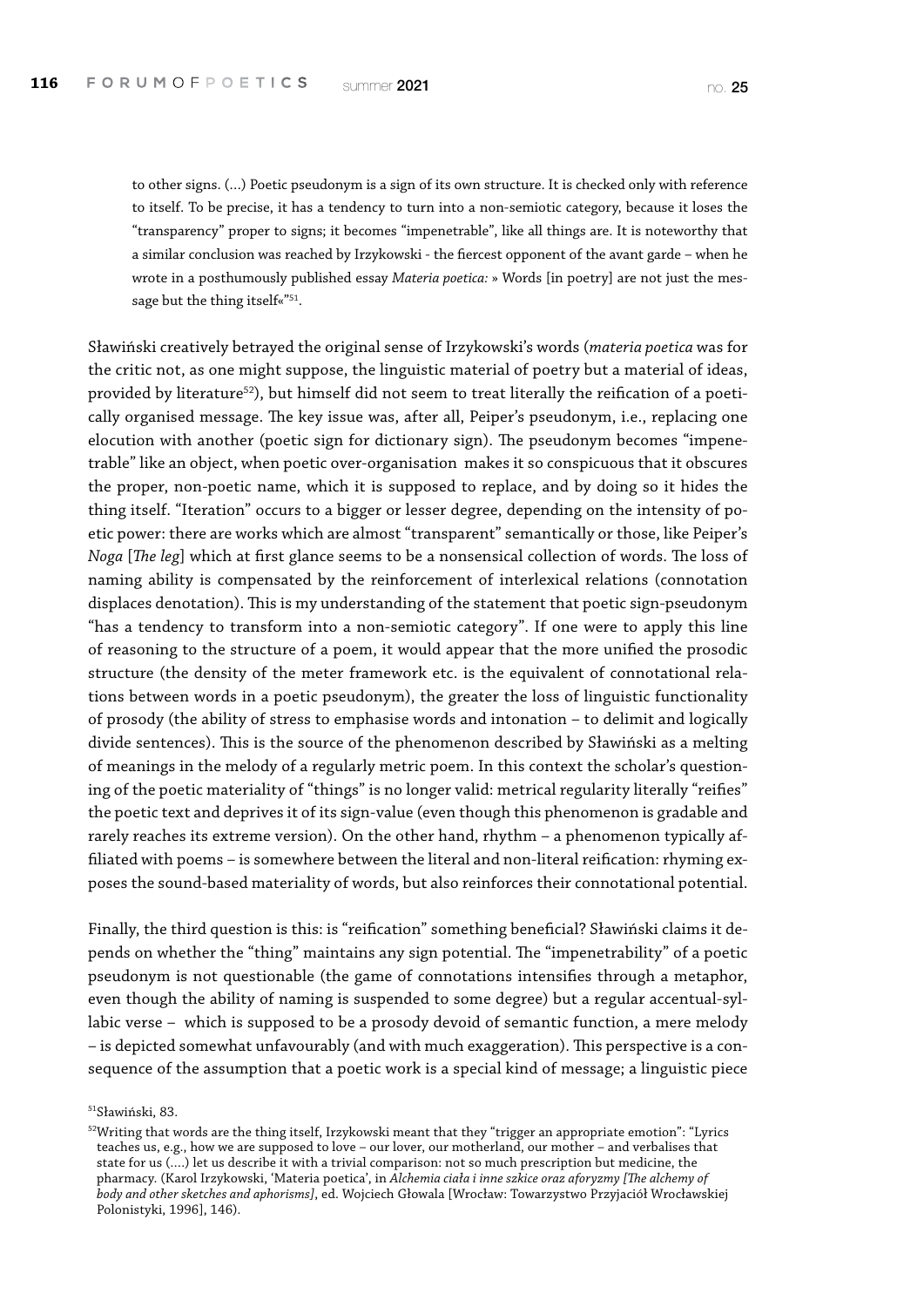of information, and nothing more. So then if its communicativeness is somehow limited, this cannot be a positive thing. It is probably for this reason that Gumbrecht believes that talking about "production of meaning" and "production of presence" requires two separate concepts of sign. This does not seem so obvious to me; I have just pointed to a continuum of "reification", extending from a semantic thing-clue to a thing-formed (prosodic and graphic) substance. On the other hand, perceiving the poetic "thing" as an imperfect linguistic sign causes difficulty in noticing its non-linguistic potential.

It causes difficulty, but does not make it impossible, as evidenced by the research of versologist Teresa Dobrzyńska on poetic ways of arresting time. Her analysis of versification patterns, based on reiteration, led to the following conclusions:

It is possible to say that the very principle of repeating elements, compiling similarly built rows – which are related, yet different – has consequences for the temporal structure of the work. The text develops in time, expanding and acquiring new pieces of information, but at the same time it keeps coming back, taking the roads already travelled, repeating the same structural elements. This is well exemplified by metrical structures, which organise long texts and, through recurrent returns, they are updated from the beginning to the end of the work or in large fragments.

So, then the principle of parallelism introduces periodic repetition to the text, resulting in a paradoxical fusion of linearity and circularity. As a consequence, the text can be used both as a sign replaying the consecutivity of time, and as an exponent of cyclicity. Returns to the starting point and reiteration of the road already travelled lead to a "loop", turning a linear movement into rotational one<sup>53</sup>.

Dobrzyńska's model is not dissimilar to Gumbrecht's conception, who in his essay: *How to Approach "Poetry as a Mode of Attention?"* (2015) expressed a very similar idea:

The mediation of this seeming contradiction between movement (as property of time objects) and the stability of form comes with reiteration. If the expanding and contracting movements of the circle, after a certain time, come back to perform and repeat the same sequence of movements that they originally went through over and again, then we will say that this movement has a "rhythm", and through its reiteration the – moving – circle recuperates an identity that we can call the identity of a "dynamic form." Such reiteration, however, breaks and freezes the irreversible flux of everyday time. Now, continuing to speak metaphorically, we can say that the flux of time interrupted and frozen does function like a zone, more precisely like a window, through which moments and things from the past (and in principle also from the future) can become present and as if "tangible" for us. This mechanism explains why charms, brief texts that are used to conjure up things and situations from the past, are almost exclusively cast in prosodic (rhythmic) language. For such langue interrupts the progression of everyday time and makes it possible for objects and phenomena from the past (and the future) to come into the present $54$ .

<sup>53</sup>Teresa Dobrzyńska, *Tekst poetycki i jego konteksty. Zbiór studiów [The poetic text and its contexts. A collection of studies]* (Warszawa: Instytut Badań Literackich PAN, 2015), 89.

<sup>54</sup>Hans Urlich Gumbrecht, 'How to Approach "Poetry as a Mode of Attention?', trans. Joanna Krajewska, *Forum Poetyki*, no. winter (2016): 46, quoted in the original version of this paper from J. Krajewska's translation.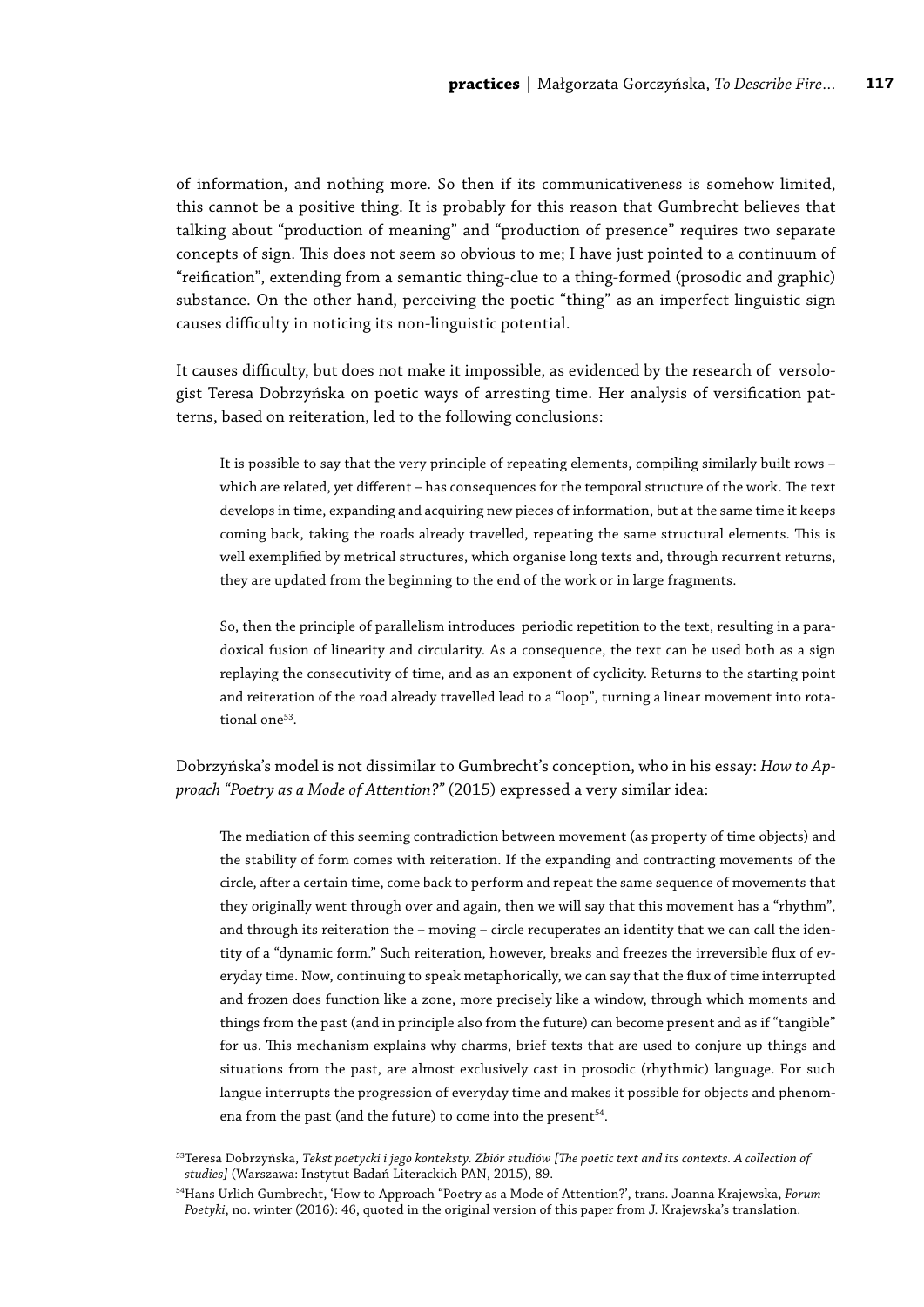Gumbrecht's example of a "dynamic form" (i.e., one which develops in time – here, as a contracting and expanding circle) shows that the arresting of time does not require the participation of semantics at all; it only happens thanks to sequential reiterations (the rhythm). The same mechanism operates in a poem; surely, more so in a free verse poem than in a regular metric form (but even the latter involves some form of reiteration, like the visual rhythm of subsequent lines). This is then the function of poetic reiterations; even the ones which seem to be "a goal in itself", as Sławiński put it, or those which are asemantic and aesthetic, as Pszczołowska wanted. Creating a "zone" of frozen time, i.e., a time loop (in Dobrzyńska's metaphor) or a "window" (according to Gumbrecht). Freezing the time in the course of a poem-thing allows the verse substance to make its presence here and now. This requires a recreation of the poem, so then entering into a direct (sensual, somatic) contact with its sound and record and recognising its iterativity – the more the better. This need not be metrical reiteration; syntactic parallelisms or phonic devices also perform this function. I suspect that metaphor and other semantic tropes, which the structuralist theory of poetic language also treats as equivalence devices, function in a similar manner, even though their substantive "iteration" can be less perceptible.

If this replaying is accompanied by "reading" (e.g., deriving the lyrical mood from the rhythm of the poem), it is then limited (as the author of *Production of presence* says, following Karl Heinz Bohrer) to something analogous to reading facial expressions<sup>55</sup> and occurs by way of following the dynamics of the verse's movements forward and its returns. As we remember, an intense contact with the poetic substance does not teach us anything but reminds us of what it is like to "be in one rhythm with things in the world" (a poem can be such a thing). In his essay on "poetry as a mode of attention" Gumbrecht describes this synchronisation as Luhmann's "unproductive coupling" (as opposed to second order couplings, which are "productive", as they lead to an increase of knowledge in societies) and brings it down to the coordination between the body of the recipient and the rhythm of a poem<sup>56</sup>. It lasts as long as the interpreter's consciousness is not activated. In my reading of *Panny nieroztropne* this moment of initiating "the production of sense" occurs, for example, when I realise I do not really know what "Wiatr w środku powieści" ("The wind in the middle of a novel") means: it can be the middle of a novel or the middle of a book – the latter in the literal sense, between the pages or metaphorically, in the narrative setting. When I stop to consider this multiplicity of meanings, I no longer follow the rhythm of the poem and its substance appears to be pulling back from me.

The question remains; how can the reification of the verse substance initiate the agency of poetry (Gumbrecht is quite serious about listing poetry alongside prayers and magic incantations), so that "moments and things from the past (and in principle also from the future) can become present and "as if tangible" for us"? According to the author of *Production of presence*  this is predicated on the affinity of rhythm and imagination: they are both substantive, which is why they are closer to the body than concepts. Rhythmical reiterations operate regressively;

<sup>55</sup>Gumbrecht, *Production of Presence. What Meaning Cannot Convey*, 78.

<sup>56</sup>This coordinative corporeality is studied in Adam Dziadek's *Projekt krytyki somatycznej*, already mentioned here. His concept is in many ways close to a presence-oriented versology.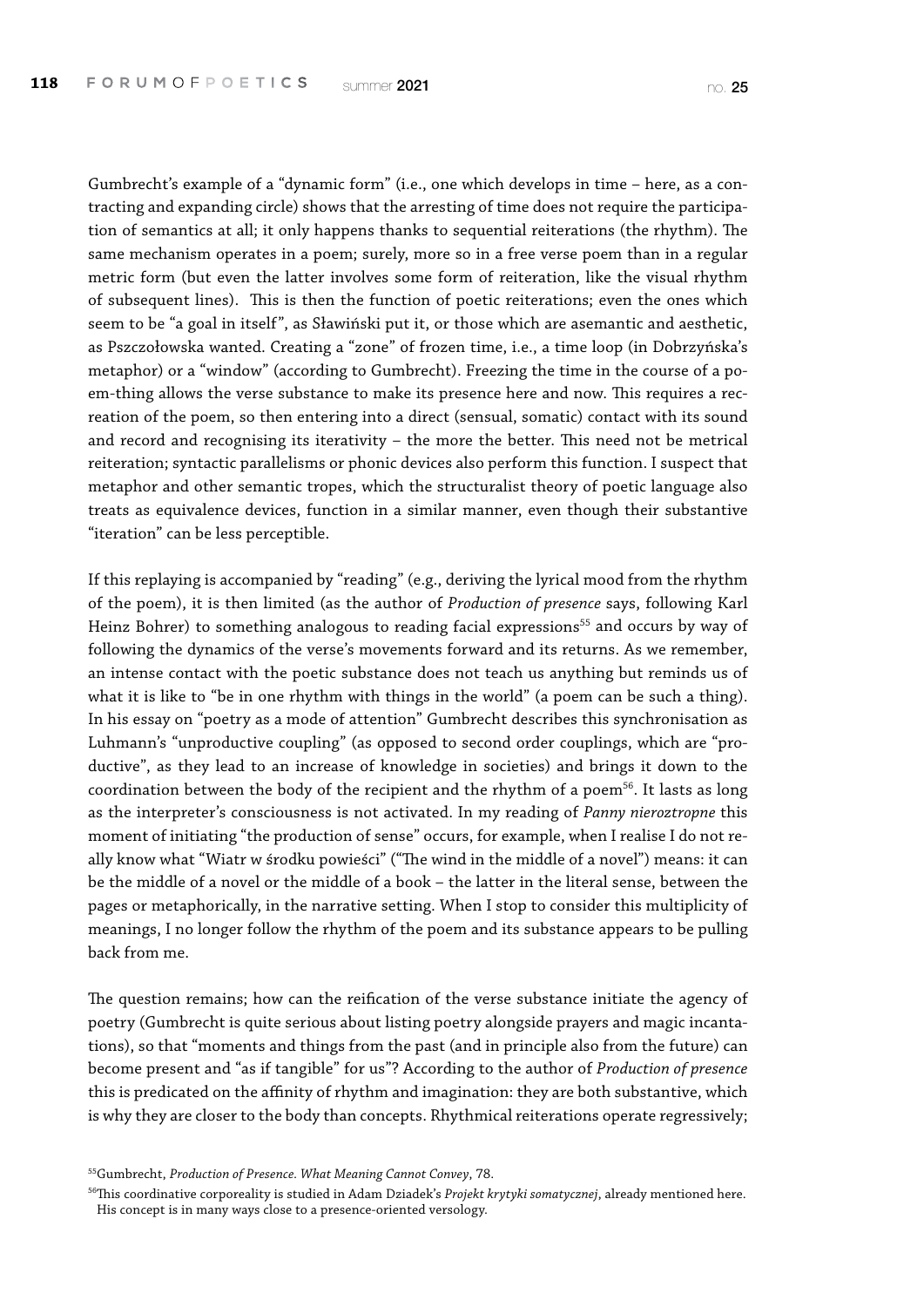they uphold the substantiality of the utterance, which is why they prevent the conceptualisation of poetry. As far as contents are concerned, poetry remains close to somatic-sensual imagination<sup>57</sup> (it was Shklovsky's idea that the "defamiliarisation", i.e., de-automation of form and approach to the subject is a way "to make one feel things, to make the stone stony"). Gumbrecht believes that this is where the impression of poetic intensity comes from.

Is it possible to describe this intensity with the language of versology? It is not easy to answer this question. Thanks to the versological apparatus, developed by generations of scholars, it is possible to hear and see many things in a poem, so it is worth returning to it and improving it. This means that there is still demand for theoretical and historical studies on the poem, including the semantics of verse forms, and graphic forms, which Sadowski postulated. Such studies should be complemented (as is they already are) by systematic investigations into the performative potential of the poem (cf. Piotr Bogalecki's inspiring book on "poems-asscores"<sup>58</sup>). One need not be concerned about the development of idiographic-interpretative versology as long as the hermeneutic approach dominates in the humanities. Such works, albeit of varied quality (it seems that they benefit from self-imposed rigour), have been and will continue to be published. It would be, however, a good thing if these were counterbalanced with studies oriented towards the "substantive", aesthetic, presence-oriented aspect of the poem. Still awaiting recognition is Lucy Alford's brilliant monograph on poetic attention59, (it was announced by Gumbrecht in his article tackling that very problem). The typology of transitive (and intransitive) forms of attention can potentially fill the conceptual gap for something that could in the future exist as the poetics of presence.

On the other hand, one cannot forget that conceptualisation always removes us from presence phenomena: as the poet had it – it changes fire into ashes. It is inevitable. One *can*, however (and this is what Gumbrecht encourages us to in his *Production of presence*) limit the "loquacity of literary discourse and be quiet for a moment". One reason for this silence could be so that the beautiful 13-syllable phrase concluding *Panny nieroztropne (Jak papierowy lampion, z którego zwiał płomyk* ('Like a paper lantern, whose flicker has been blown away') does not become a commentary on our clumsy versological activities but can be uttered and, as Gumbrecht says, make its presence, occupy a spot in space, touch us from within<sup>60</sup>.

translated by Justyna Rogos-Hebda

<sup>57</sup>Gumbrecht, 'How to Approach "Poetry as a Mode of Attention?', 49.

<sup>58</sup>See. Piotr Bogalecki, *Wiersze-partytury w poezji polskiej neoawangardy. Białoszewski – Czycz – Drahan – Grześczak* 

*<sup>–</sup> Partum – Wirpsza [Poems-scores in the poetry of Polish neo-avant-garde. Białoszewski – Czycz – Drahan – Grześczak – Partum – Wirpsza]* (Kraków: Wydawnictwo Uniwersytetu Jagiellońskiego, 2020).

<sup>59</sup>Lucy Alford, *Forms of Poetic Attention* (New York: Columbia University Press, 2020).

<sup>&</sup>lt;sup>60</sup>The words on touching from within are Gumbrecht's paraphrase of a quote from Toni Morrison's *Beloved*.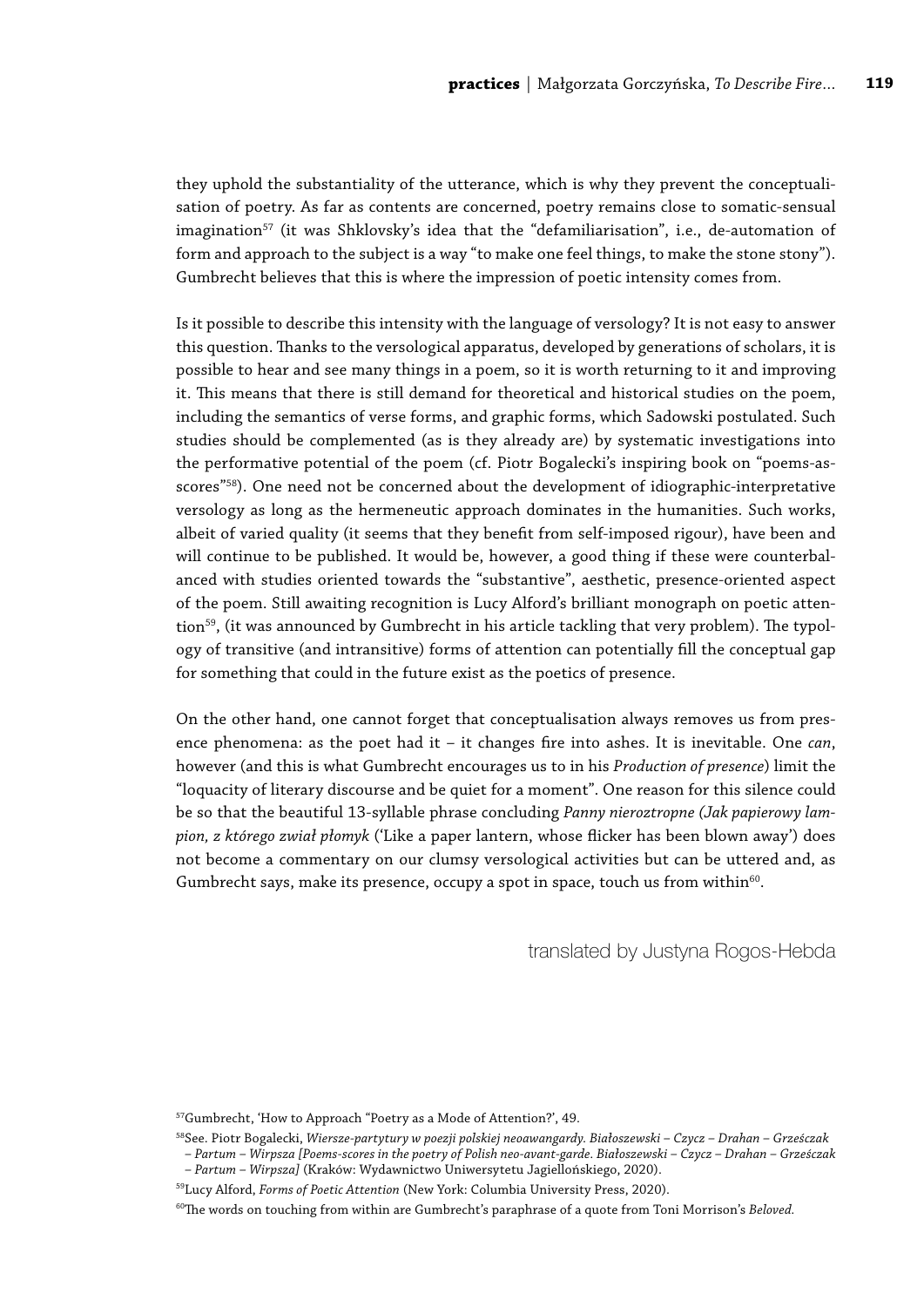### **References**

- Alford, Lucy. *Forms of Poetic Attention*. New York: Columbia University Press, 2020.
- Bogalecki, Piotr. *Wiersze-partytury w poezji polskiej neoawangardy. Białoszewski – Czycz – Drahan – Grześczak – Partum – Wirpsza [Poemsscores in the poetry of Polish neo-avant-garde. Białoszewski – Czycz – Drahan – Grześczak – Partum – Wirpsza]*. Kraków: Wydawnictwo Uniwersytetu Jagiellońskiego, 2020.
- Bukowiec, Paweł. *Metronom. O jednostkowości poezji nazbyt metrycznej [The metronome. On the unitarity of 'hyper-metric' poetry]*. Kraków: Wydawnictwo Uniwersytetu Jagiellońskiego, 2015.
- Dobrzyńska, Teresa. *Tekst poetycki i jego konteksty. Zbiór studiów [The poetic text and its contexts. A collection of studies]*. Warszawa: Instytut Badań Literackich PAN, 2015.
- Dziadek, Adam. *Projekt krytyki somatycznej [The Somatic Criticism Project]*. Warszawa: Instytut Badań Literackich PAN, 2014.
- Gumbrecht, Hans Urlich. 'How to Approach "Poetry as a Mode of Attention?' Translated by Joanna Krajewska. *Forum Poetyki*, no. winter (2016): 42–53.
- ———. *Production of Presence. What Meaning Cannot Convey*. Stanford: Stanford University Press, 2004.
- ———. *The Powers of Philology. Dynamics of Textual Scholarship*. Urbana–Chicago: University of Illinois Press, 2003.
- Irzykowski, Karol. 'Materia poetica'. In *Alchemia ciała i inne szkice oraz aforyzmy [The alchemy of body and other sketches and aphorisms]*, edited by Wojciech Głowala. Wrocław: Towarzystwo Przyjaciół Wrocławskiej Polonistyki, 1996.
- Potkański, Jan. *Sens nowoczesnego wiersza. Wersyfikacja Białoszewskiego, Przybosia, Miłosza i Herberta [The meaning of a modern poem. The versification of Białoszewski, Przyboś, Miłosz and Herbert]*. Warszawa: Wydział Polonistyki Uniwersytetu Warszawskiego, 2004.
- Pszczołowska, Lucylla. 'Badania nad wierszem [Studies in poems]'. In *Wiedza o literaturze i edukacja. Księga referatów Zjazdu Polonistów, Warszawa 1995 [The science of literature and education. Papers from the Congress of Polish philologists, Warsaw 1995]*, edited by Teresa Michałowska, Zbigniew Goliński, and Zbigniew Jarosiński, 585–91. Warszawa: Wydawnictwo Instytutu Badań Literackich PAN, 1996.
	- ———. 'Powtórzenia w prozie Gombrowicza [Repetitions in Gombrowicz's prose]'. In *Wiersz – styl – poetyka. Studia wybrane [Poem – style – poetics. Selected studies]*, 228–54. Kraków: Universitas, 2002.
	- ———. 'Semantyka form wierszowych [Semantics of poetic forms]'. In *Wiersz – styl – poetyka. Studia wybrane [Poem – style – poetics. Selected studies]*, 268–85. Kraków: Universitas, 2002.
	- ———. 'Słowiańska Metryka Porównawcza. Ewolucja celów i metod badawczych [Slavic Comparative Metrics. Evolution of aims and research methods]'. In *Strukturalizm w Europie Środkowej i Wschodniej. Wizje i rewizje [Structuralism in Central and Eastern Europe. Visions and revisions]*, edited by Danuta Ulicka and Włodzimierz Bolecki, 161–70. Warszawa: Instytut Badań Literackich PAN, 2012.
	- ———. *Wiersz polski. Zarys historyczny [The Polish poem. A historical sketch]*. Wrocław: Fundacja na Rzecz Nauki Polskiej, 2001.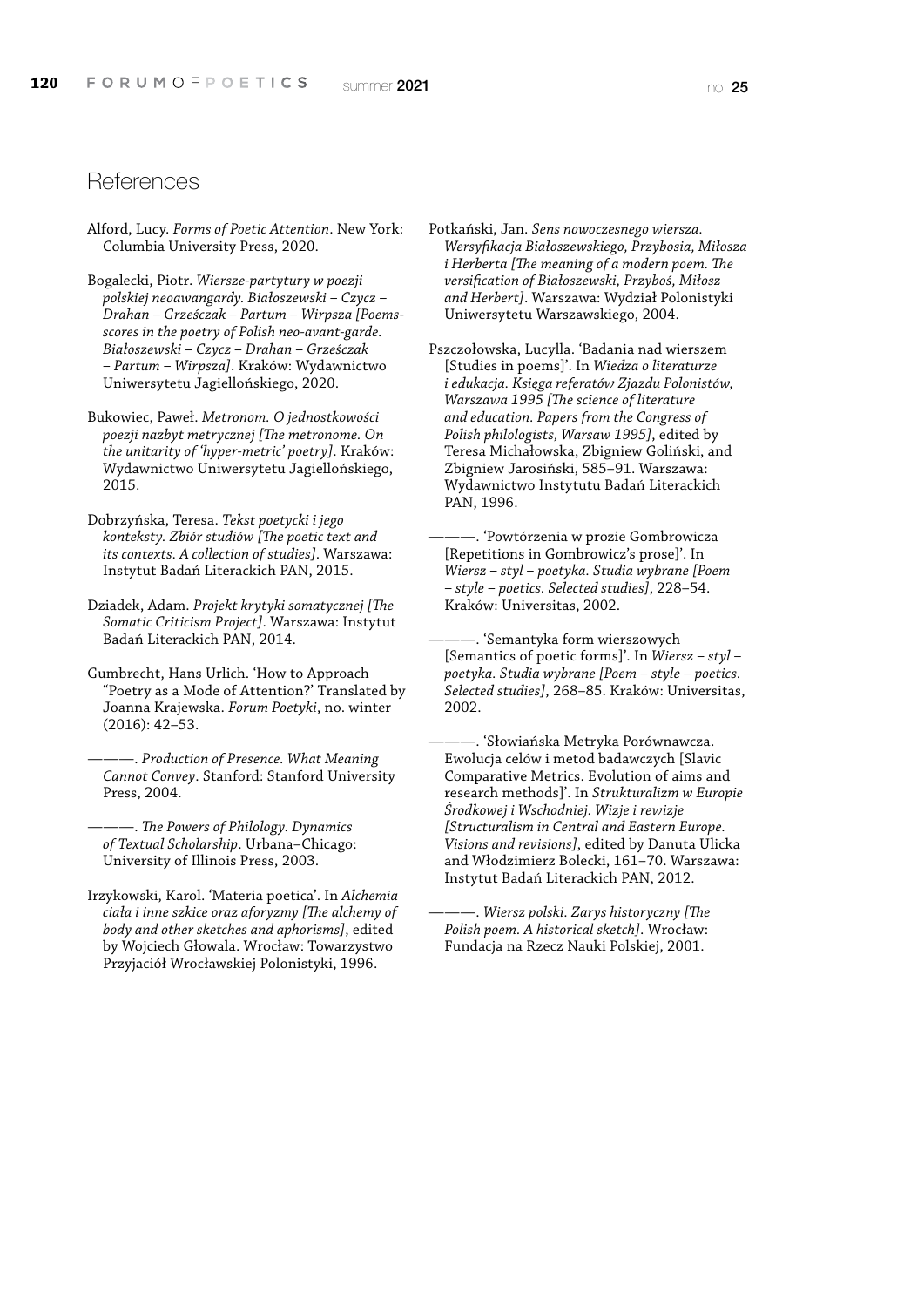Różycki, Tomasz. 'Panny nieroztropne [Foolish virgins]'. *Czas Literatury*, no. 4 (2020): 9.

Sadowski, Witold. *Wiersz wolny jako tekst graficzny [The free verse poem as a graphic poem]*. Kraków: Universitas, 2004.

Shklovsky, Viktor. 'Sztuka jako chwyt [Art as a device]'. In *Teorie literatury XX wieku. Antologia [Theories of 20th c. literature. An anthology]*, edited by Anna Burzyńska and Michał Paweł Markowski, translated by Ryszard Łużny, 95–111. Kraków: Wydawnictwo Znak, 2006.

Sławiński, Janusz. 'O kategorii podmiotu lirycznego [On the category of the lyrical "I"]'. In *Dzieło – język – tradycja [Work – language tradition]*, 64–73. Kraków: Universitas, 1998.

———. 'Semantyka wypowiedzi narracyjnej [Semantics of a narrative]'. In *Dzieło – język – tradycja [Work – language - tradition]*, 97–125. Kraków: Universitas, 1998.

———. 'Wokół teorii języka poetyckiego [On a theory of poetic language]'. In *Dzieło – język – tradycja [Work – language - tradition]*, 74–96. Kraków: Universitas, 1998.

Zagajewski, Adam. 'Nietzsche w Krakowie [Nietsche in Cracow]'. In *Obrona żarliwości [The defence of passion]*, 55–68. Kraków: Wydawnictwo a5, 2002.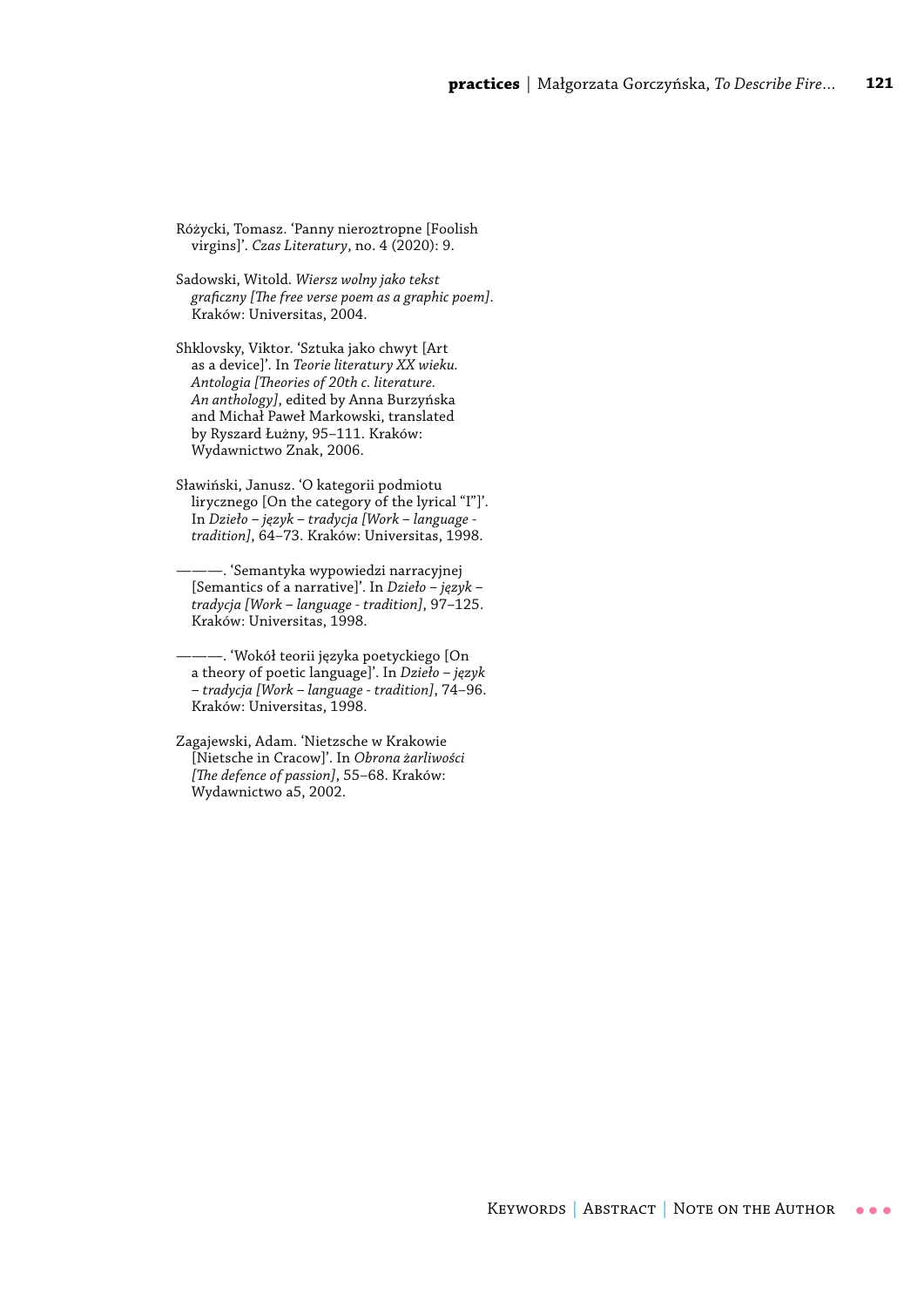# **KEYWORDS**

**presence**

Tomasz Różycki

## aesthetics of a literary work

## **versology**

## *Adam Zagajewski*

#### **Abstract:**

The article is a proposal for opening verse studies to the problem of presence, on the basis of Hans Urlich Gumrecht's project of a nonhermeneutic humanities. The author presents the limitations of a semantically oriented versology, simultaneously pointing to the possibility of a continuation of formal-structural tradition of studies on verse, following non-semantic threads in the works of Polish theorists: Janusz Sławiński, Lucylla Pszczołowska i Teresa Dobrzyńska. Tomasz Różycki's poem *Panny nieroztropne* [*Foolish virgins*] become an exemplum for the ensuing considerations, while two intuitions of contemporary poets inspire theoretical considerations. One is Eugenio Montale's perverse thesis on the hopeless semanticity of poetry and Adam Zagajewski's Nietzschean claim that versologists take care of fire rather than ashes, i.e., investigate living, aesthetically influential verse forms.